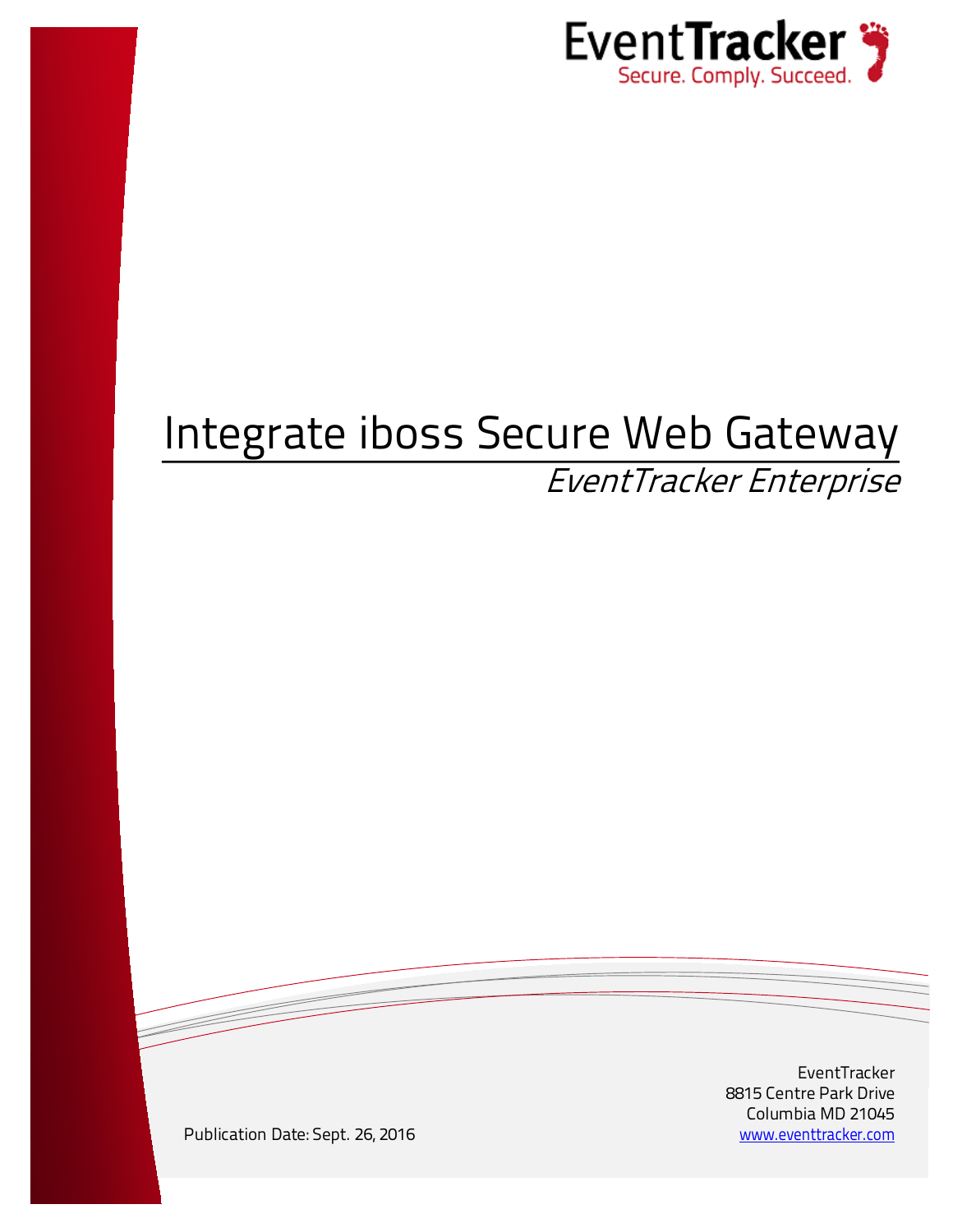## <span id="page-1-0"></span>Abstract

This guide provides instructions to configure **iboss Secure Web Gateway** to send the syslog events to EventTracker Enterprise.

### <span id="page-1-1"></span>Scope

The configurations detailed in this guide are consistent with **EventTracker Enterprise** version 7.x and later, and **iboss Secure Web Gateway 8.2.1.**

### <span id="page-1-2"></span>Audience

Administrators, who are responsible for monitoring **iboss Secure Web Gateway** using EventTracker Enterprise.

The information contained in this document represents the current view of Prism Microsystems Inc. on the issues discussed as of the date of publication. Because Prism Microsystems must respond to changing market conditions, it should not be interpreted to be a commitment on the part of Prism Microsystems, and Prism Microsystems cannot guarantee the accuracy of any information presented after the date of publication.

This document is for informational purposes only. Prism Microsystems MAKES NO WARRANTIES, EXPRESS OR IMPLIED, AS TO THE INFORMATION IN THIS DOCUMENT.

Complying with all applicable copyright laws is the responsibility of the user. Without limiting the rights under copyright, this paper may be freely distributed without permission from Prism, as long as its content is unaltered, nothing is added to the content and credit to Prism is provided.

Prism Microsystems may have patents, patent applications, trademarks, copyrights, or other intellectual property rights covering subject matter in this document. Except as expressly provided in any written license agreement from Prism Microsystems, the furnishing of this document does not give you any license to these patents, trademarks, copyrights, or other intellectual property.

The example companies, organizations, products, people and events depicted herein are fictitious. No association with any real company, organization, product, person or event is intended or should be inferred.

© 2016 Prism Microsystems Corporation. All rights reserved. The names of actual companies and products mentioned herein may be the trademarks of their respective owners.

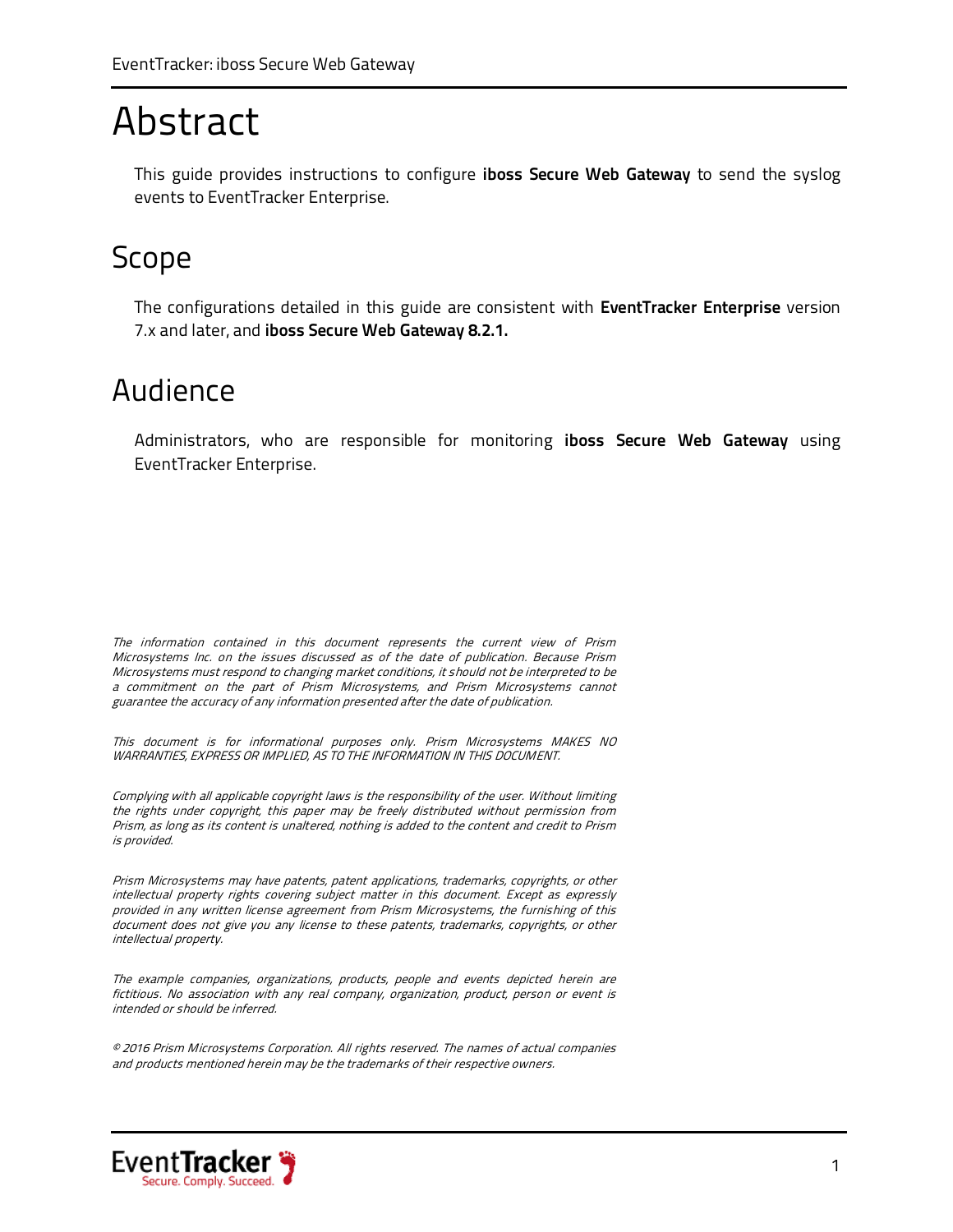## **Table of Contents**

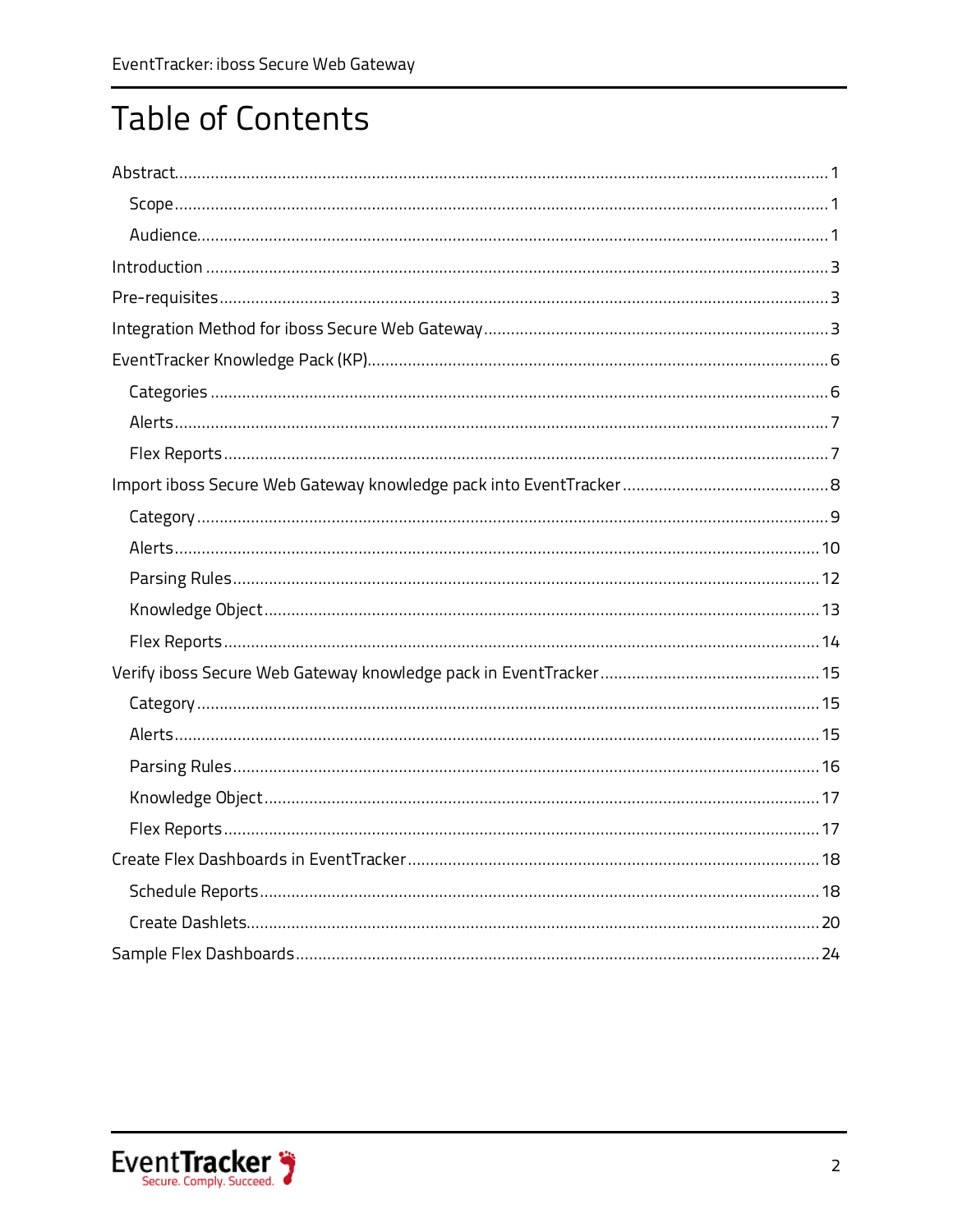# <span id="page-3-0"></span>Introduction

iboss Cybersecurity is a leading provider of innovative Web Security, Mobile Device Management and Threat Defense solutions. iboss delivers the industry's most effective web security, filtering, and reporting. The iboss is the most advanced, easy-to-use Web filter available on the market today.

EventTracker collects the logs, helps administrator to analyze the events and generate the reports for the web traffic being allowed or blocked.

# <span id="page-3-1"></span>Pre-requisites

- EventTracker v7.x or later should be installed.
- An exception should be added into windows firewall on EventTracker machine for syslog port 514.
- Iboss Secure Web Gateway version 8.2.1 must be installed and configured.

# <span id="page-3-2"></span>Integration Method for iboss Secure Web Gateway

1. Log into the iboss reporter web interface.

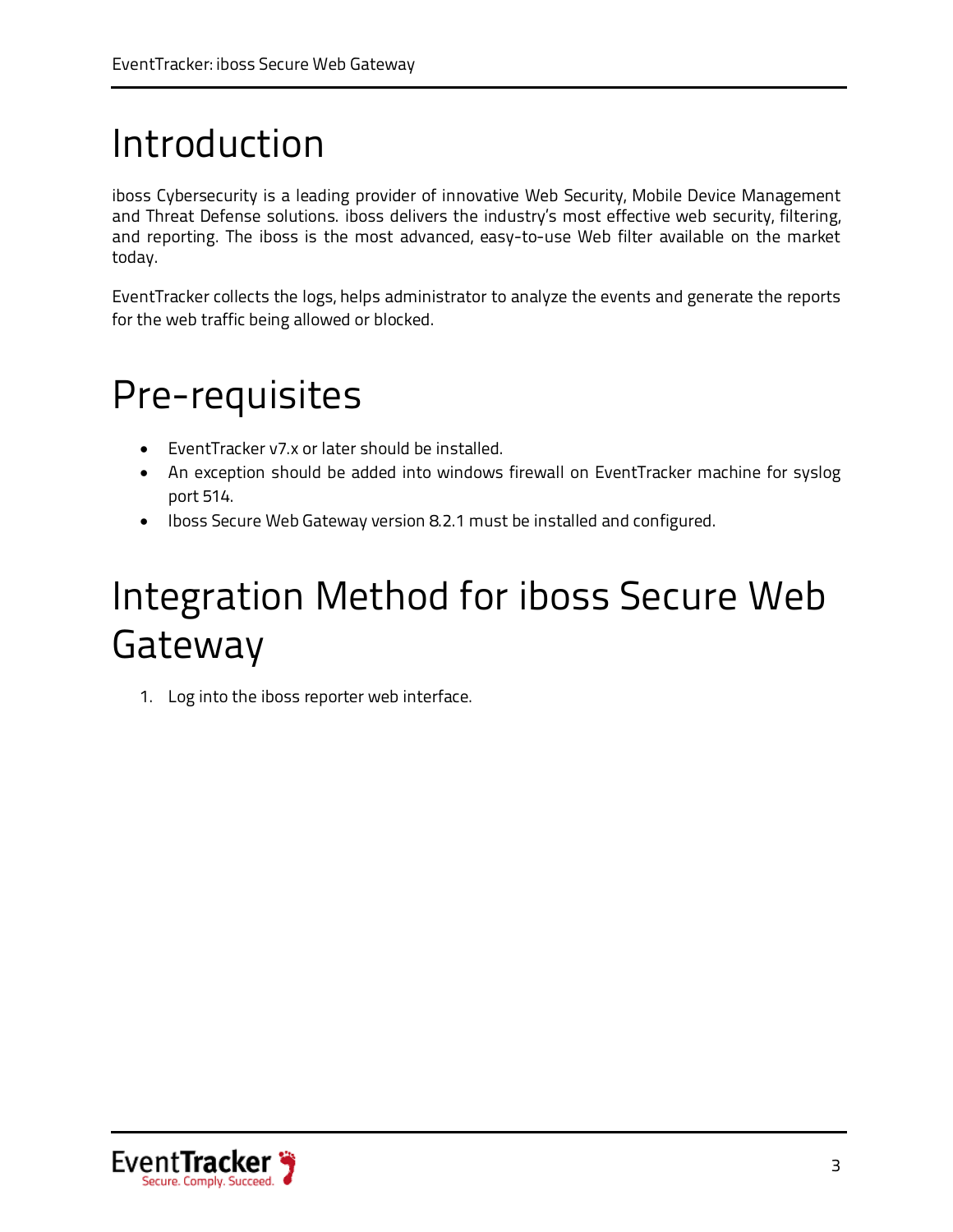| ㄱ                             | ΤM<br>$\blacktriangle$<br>CYBERSECURITY |
|-------------------------------|-----------------------------------------|
| Please Enter Your Information |                                         |
| admin                         |                                         |
|                               |                                         |
| DC1                           |                                         |
|                               | D Login                                 |
| IP: 172.16.10.15              | <b>Internet Access</b>                  |
|                               | @ 2016 iboss, Inc. All rights reserved. |
| Figure 1                      |                                         |

2. Go to **Home > Settings > General** 

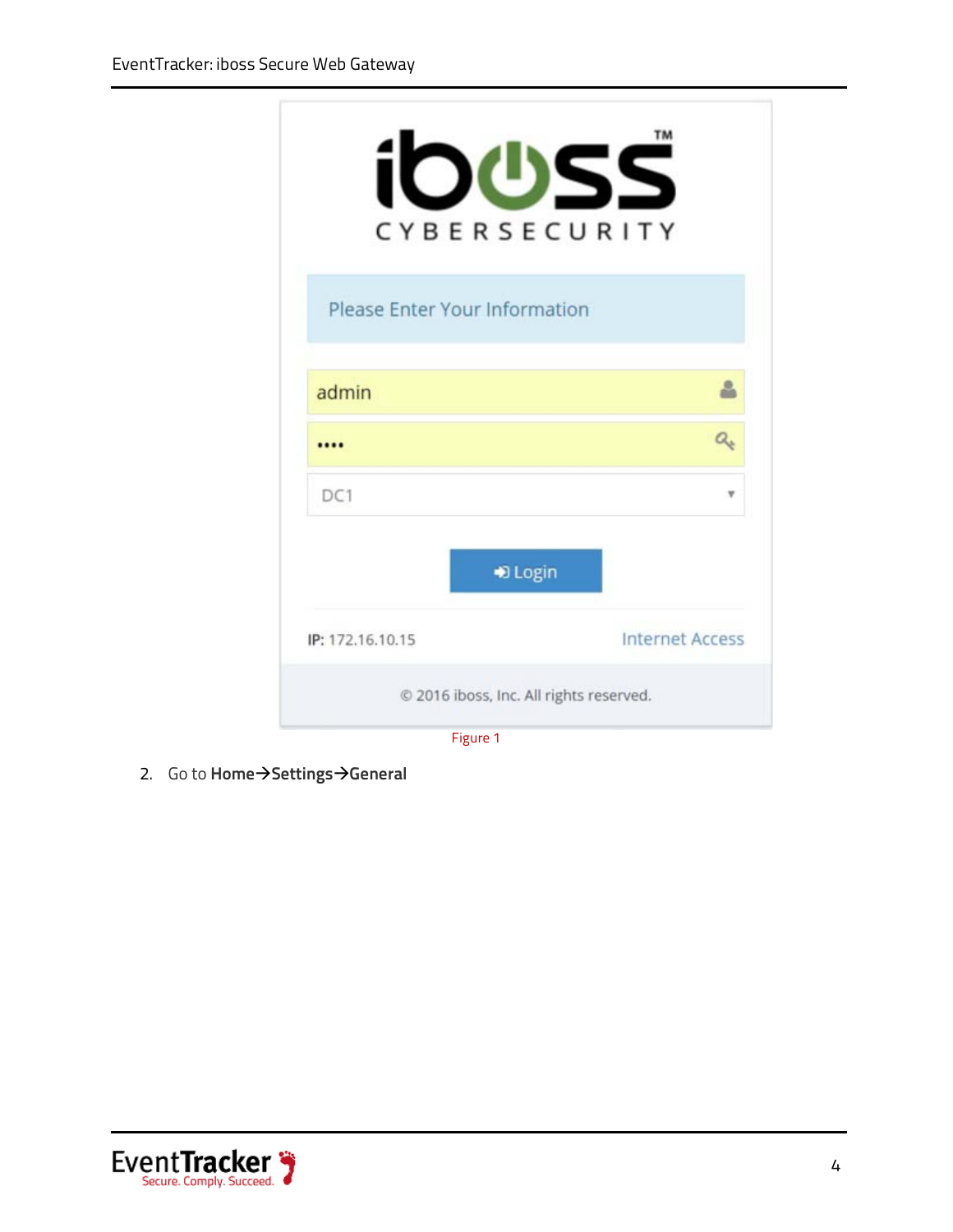| <b>ibuss</b>                                   |                                    |
|------------------------------------------------|------------------------------------|
| <b>B</b> Dashboard                             | <b>谷</b> Home > Settings > General |
| <b>自</b> Logs<br>$\checkmark$                  | <b>General Settings</b>            |
| <b>i</b> Reports                               |                                    |
| Threat Controls<br>$\checkmark$                | Email Server Settings              |
| Traffic Anomalies<br>$\checkmark$              | ▶ Realtime Settings A              |
| Report Schedules                               | ▶ Sandbox Integration Settings     |
| Video Desktop                                  | Report Maintenance Settings        |
| <b>C</b> <sup>8</sup> Settings<br>$\checkmark$ | ▶ LDAP Settings                    |
| ۰<br>General<br>Manage Data                    | Additional Settings                |
| <b>Users</b>                                   | ▶ OAuth2 Integration               |
|                                                | Figure 2                           |

3. Click on **GeneralSyslog Logging** option is available.

| Report Schedules         | Sandbox Integration Settings |
|--------------------------|------------------------------|
| Video Desktop            |                              |
| Settings<br>$\checkmark$ | Report Maintenance Settings  |
| General<br>۰             | <b>LDAP Settings</b>         |
| Manage Data              | Additional Settings          |
| <b>Users</b>             | ▶ OAuth2 Integration         |
| <b>Reporting Groups</b>  | SDN Controller Integration   |
| i System Info            | ▶ Splunk Integration         |
| $(\alpha)$               | · Syslog Logging             |
|                          |                              |

Figure 3

4. Configure **Syslog logging** as given below**:**

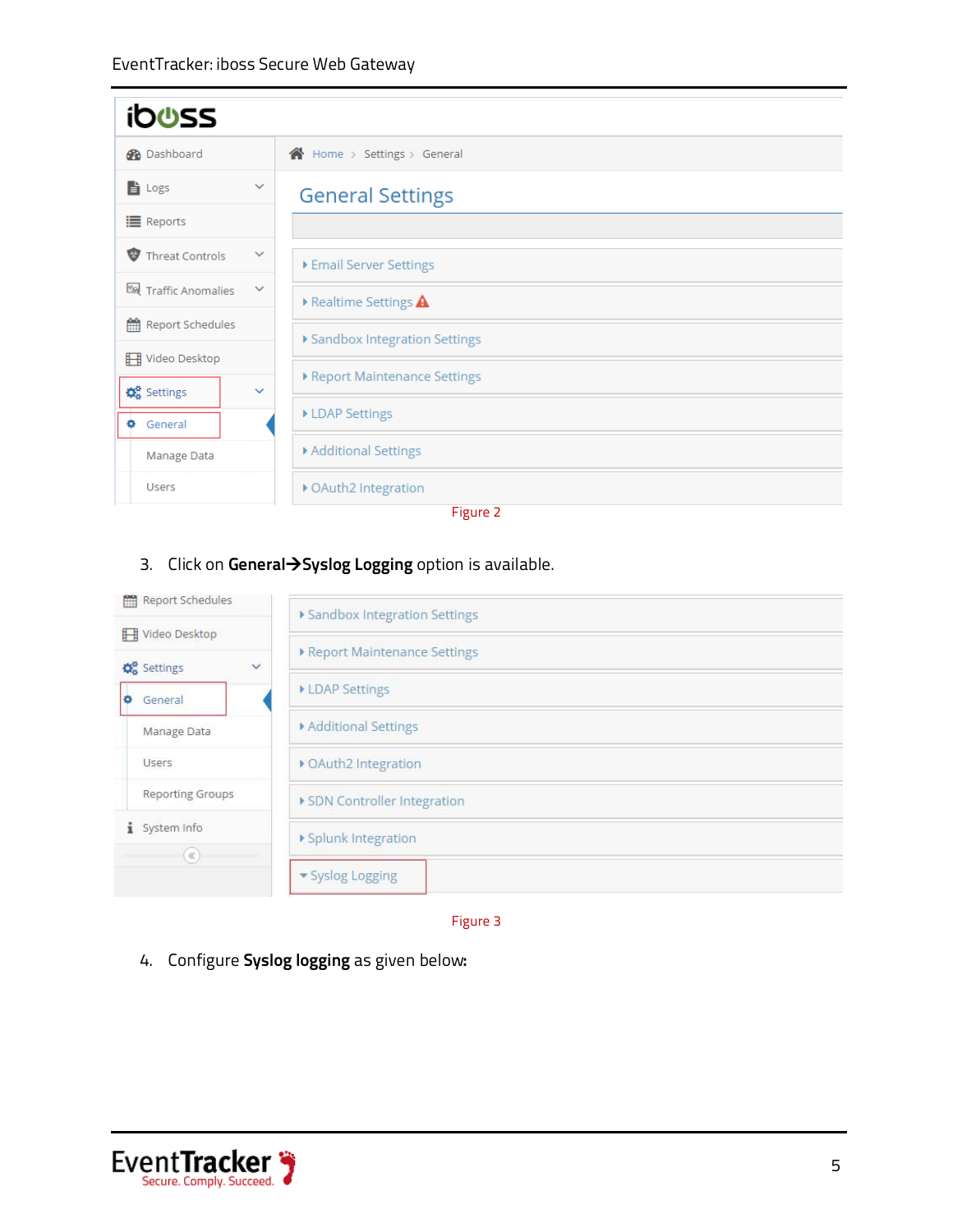EventTracker: iboss Secure Web Gateway

| Syslog Logging Enabled:  | YES                |                          |                    |
|--------------------------|--------------------|--------------------------|--------------------|
| Syslog Logging Protocol: | <b>UDP</b>         |                          |                    |
| Syslog Logging Hostname: | 10.1.44.25         | Syslog Logging Port:     | 514                |
| Syslog Facility Level:   | Facility Local 0 v |                          |                    |
| Send Event Logs:         | <b>YES</b>         | <b>Send Threat Logs:</b> | YES <sup>(1)</sup> |
| <b>E</b> Save            |                    |                          |                    |

Figure 4

**Syslog Logging to YES** Send Event Logs → YES **Send Threat Logs → YES Enter the following: Syslog Logging Protocol: UDP Syslog Logging Hostname: IP Address Syslog Facility Level: Facility local0 Syslog Logging Port: 514**

5. Click **Save**.

# <span id="page-6-0"></span>EventTracker Knowledge Pack (KP)

Once logs are received in to EventTracker, Alerts and Reports can be configured into EventTracker.

The following Knowledge Packs are applicable in EventTracker v7.x and later to support iboss.

### <span id="page-6-1"></span>**Categories**

### • **iboss: Web traffic allowed**

This category provides information related to specific website URLs allowed on the network.

### • **iboss: Web traffic blocked**

This category provides information related to specific website URLs blocked on the network.

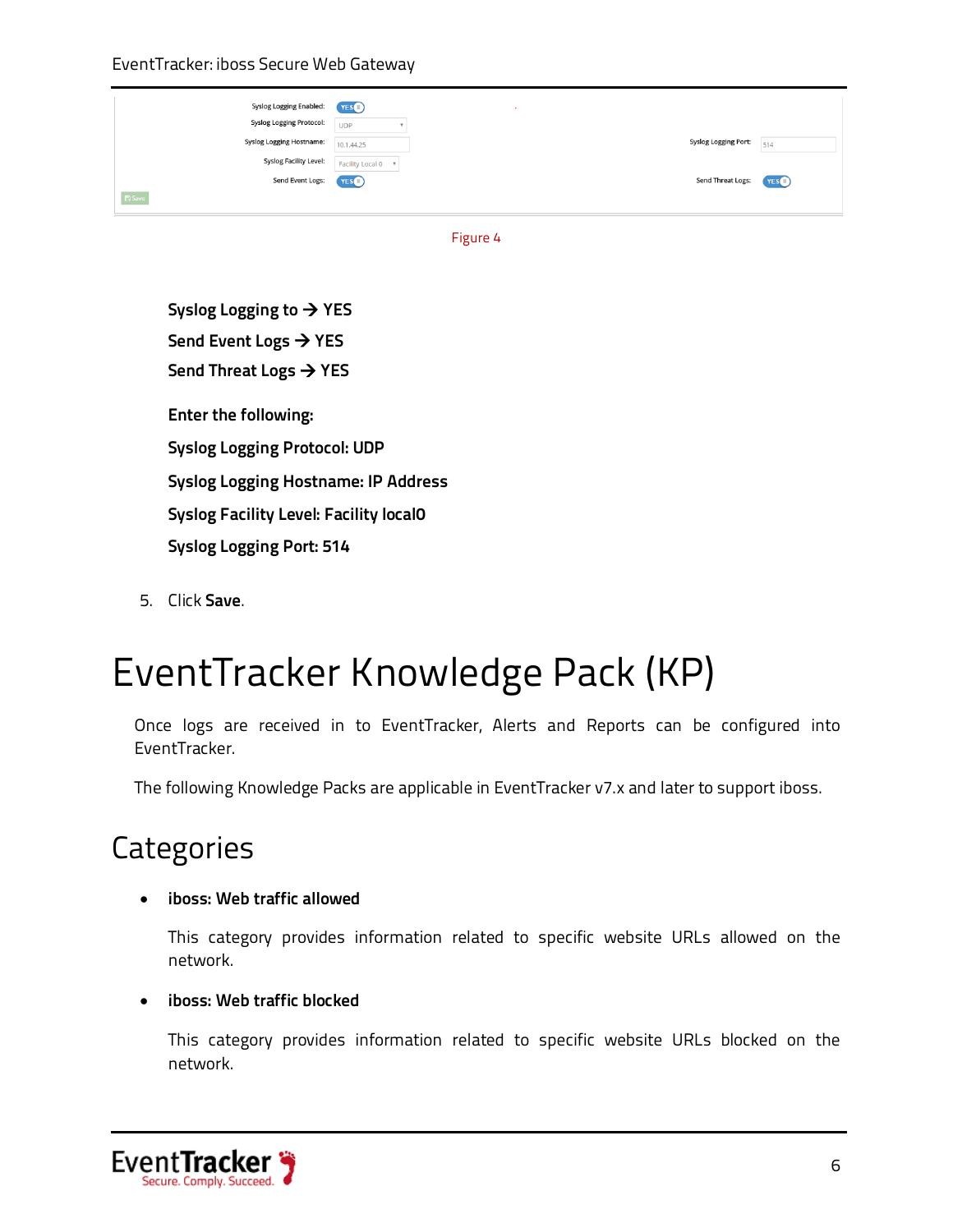### <span id="page-7-0"></span>Alerts

### • **iboss: Web traffic blocked**

This alert is generated when specific blocked Website URLs are accessed by the user.

### <span id="page-7-1"></span>Flex Reports

#### • **iboss-Web traffic allowed**

This report provides the information related to URL and the respective category names being allowed by iboss.

| LogTime                | Computer | Source IP  | Source<br>Workstation | <b>Destination IP</b>     | <b>URL Name</b>                                                                                                                                                                                                                                                                                                                                                                                                                                                                                                                                                                                                                                   | Category<br><b>Names</b> |
|------------------------|----------|------------|-----------------------|---------------------------|---------------------------------------------------------------------------------------------------------------------------------------------------------------------------------------------------------------------------------------------------------------------------------------------------------------------------------------------------------------------------------------------------------------------------------------------------------------------------------------------------------------------------------------------------------------------------------------------------------------------------------------------------|--------------------------|
| 09/20/2016 10:08:28 AM | iboss    | 10.1.45.48 | Creston               | 162.208.22.36             | rtbdserv-<br>21.btrll.com/d1/dsepix/6836086/3868870/5460<br>3/tdat47mle2i3saowjgrdchmfok0oe/event.imp/o<br>ra.431/ap.2                                                                                                                                                                                                                                                                                                                                                                                                                                                                                                                            | Technology               |
| 09/20/2016 11:49:41 AM | iboss    | 10 1 45 48 | Crest                 | 63 135 90 165             | $r$ <sub>th</sub><br>brx.vindicosuite.com/event/?e=12;l=374203;b=<br>4091482;c=953113;smuid=0melgofachtovc;ms<br>d=;a=103704;ta=1471554435;tk=52836;cr=118<br>0890916;ad=clvrfhdfpwoyviyqbiqemj99okmpa<br>uctyrji564tujmwoljazf4byjiqbmjh6ijwangbiaecka<br>eamaebogetntu5mjewnzc4mjmymdeymty0olibb<br>vzjrevpuaebwaebyaee0aea2aea;z=cjmwohda<br>zf4bih1uzef0nddnbguystnzqu93akdsrgnotuzp<br>szbprucogtpnwcjcgfuaaobaxfyo5eblzmbggg1<br>zymiadwzmxkb9zmbqqnabanqbaoabaoqbbpab<br>df0bzmbqqioccm55cq9zdc5jb22qaqwcmal6aai<br>cbzm4njq4nzc1amzmxkc9alniwkdqaqad;rp=0.<br>86129;xid=5592107782320121648;mpws=300;<br>mphs=250;dsd=;snvs=0;sju=0;href= | Web Hosting              |
| 09/20/2016 11:49:41 AM | iboss    | 10.1.45.14 | Scooby                | 162.208.22.35<br>Figure 5 | geo-<br>errserv.btrll.com/v2/diag/3868870/0/54603/570 Business<br>721/tdat47mle2i3saowjgrdchmfok0oe/ec.5000                                                                                                                                                                                                                                                                                                                                                                                                                                                                                                                                       | Finance, Forums,         |

### **Logs Considered:**

| $\Box$ LOG TIME                                                           | <b>EVENT ID</b> | <b>SITE / COMPUTER</b> | <b>USER</b> | <b>DOMAIN</b> | <b>SOURCE</b>                                                                                                                                                                                                                                                                                                                                                                                                                                                                                                                        |  |
|---------------------------------------------------------------------------|-----------------|------------------------|-------------|---------------|--------------------------------------------------------------------------------------------------------------------------------------------------------------------------------------------------------------------------------------------------------------------------------------------------------------------------------------------------------------------------------------------------------------------------------------------------------------------------------------------------------------------------------------|--|
| $\Box$ 9/19/2016 10:40:02 AM                                              | 123             | TOM / iboss            | N/A         |               | SYSLOG local0                                                                                                                                                                                                                                                                                                                                                                                                                                                                                                                        |  |
| <b>Event Type: Information</b><br>Log Type: Application<br>Category Id: 4 | Description:    |                        |             |               | Sep 19 09:07:28 10.1.44.16 Sep 19 09:07:27 iboss.iboss.local Thu Sep 19 09:07:22 EDT 2016 URL LOG ENTRY URL LOG ID=916942 BYTES=0 CONT<br>ENT_TYPE=1 ACTION=Allowed URL=geo-errserv.btrll.com/v2/diag/3868870/0/54603/570721/tdat47mle2i3saowjgrdchmfok0oe/ec.50001 CATEGOR<br>IES=39 IPADDR=162.208.22.35 COMP MAC=00:00:00:00:00:00 COMP NAME=Creston LOC=EMPTY SRC IPADDR=10.1.45.48 CALLOUT=0 REPORT G<br>ROUP=0 STATUS=0 STEALTH=0 QOS EVENT=0 AUDIT=0 IBOSS=iboss MALWARE=0 CNC FLAG=0 AVSCANNED=0 CATEGORIES NAMES=Technology |  |

Figure 6

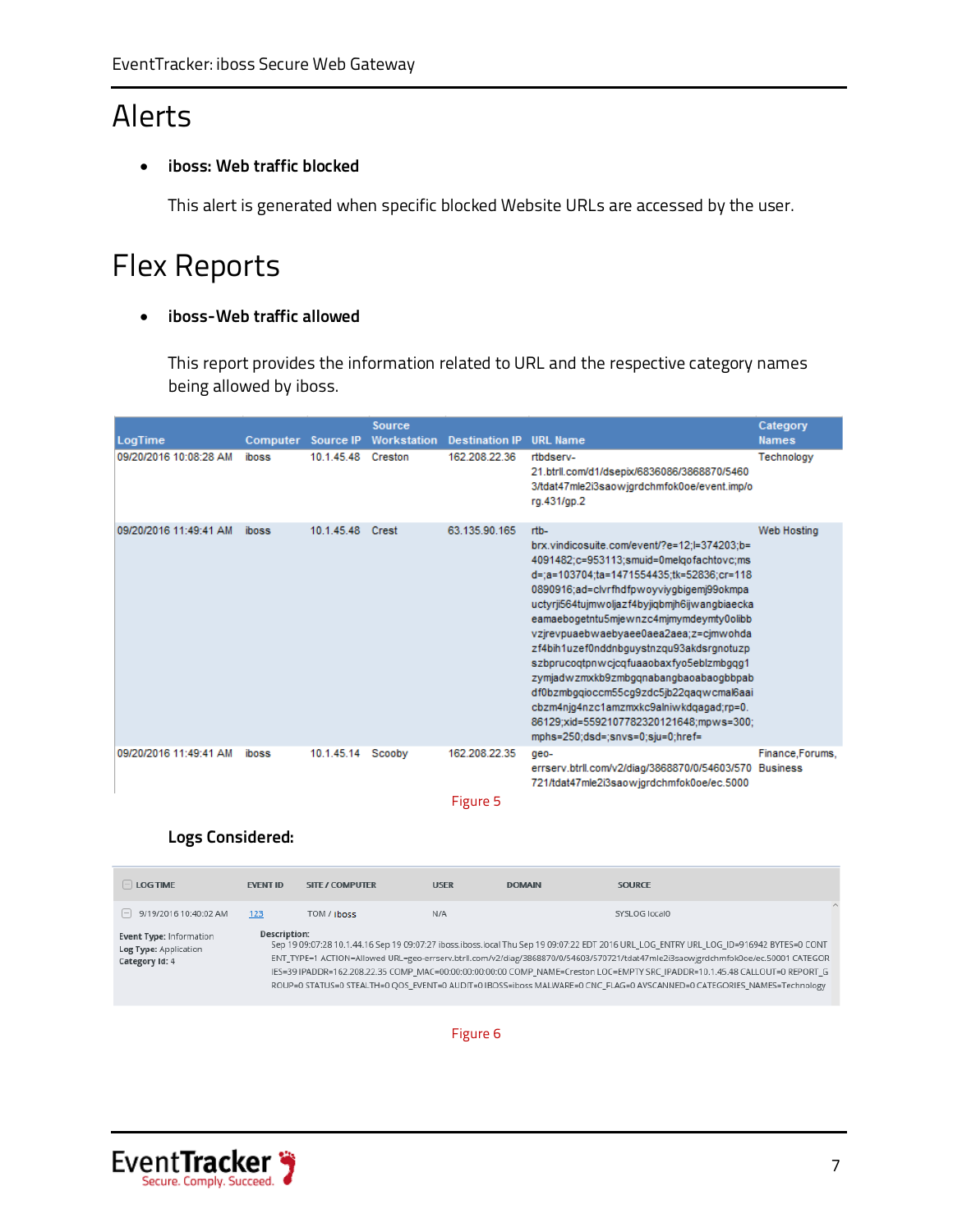#### • **Iboss-Web traffic blocked**

This report provides the information related to URLs and the respective category names being blocked by iboss.

|                              |        |                  | Source       |                                                        |                                                       |                                             |
|------------------------------|--------|------------------|--------------|--------------------------------------------------------|-------------------------------------------------------|---------------------------------------------|
| LogTime                      |        |                  |              | Computer Source IP Workstation Destination IP URL Name |                                                       | <b>Category Names</b>                       |
| 09/20/2016 11:49:40 AM       | iboss  | 10.1.45.44       | <b>EMPTY</b> | 216.115.101.179 216.115.101.179                        |                                                       | Virus&Malware                               |
| 09/20/2016 11:50:30 AM iboss |        | 10.1.38.36 EMPTY |              |                                                        | 108.160.172.236 client-lb.dropbox.com News.Political  |                                             |
| 09/20/2016 11:52:48 AM       | iboss. | 10.1.45.44       | <b>EMPTY</b> |                                                        | 108.160.172.204 client-lb.dropbox.com Shops, Business |                                             |
| 09/20/2016 11:59:36 AM iboss |        | 10 1 45 48       | <b>EMPTY</b> | 162.125.17.3                                           |                                                       | notify.dropbox.com File Sharing, Technology |

Figure 7

### **Logs Considered:**

| $\Box$ LOG TIME                                                                                    | <b>EVENT ID</b>     | <b>SITE / COMPUTER</b>                                                             | <b>USER</b> | <b>DOMAIN</b> | <b>SOURCE</b>                                                                                                                                                                                                                                                                                                                                                                                                          |  |
|----------------------------------------------------------------------------------------------------|---------------------|------------------------------------------------------------------------------------|-------------|---------------|------------------------------------------------------------------------------------------------------------------------------------------------------------------------------------------------------------------------------------------------------------------------------------------------------------------------------------------------------------------------------------------------------------------------|--|
| $\Box$ 9/19/2016 10:40:00 AM<br>Event Type: Information<br>Log Type: Application<br>Category Id: 4 | 123<br>Description: | TOM / iboss<br>=0 CNC_FLAG=0 AVSCANNED=0 CATEGORIES_NAMES=File Sharing, Technology | N/A         | N/A           | SYSLOG local0<br>Sep 19 09:20:25 10.1.37.34 Sep 19 09:20:21 iboss.iboss.local Thu Sep 19 09:20:21 EDT 2016 URL_LOG_ENTRY URL_LOG_ID=446078 BYTES=0 CONT<br>ENT_TYPE=1 ACTION=Blocked URL=notify.dropbox.com CATEGORIES=30,39 IPADDR=162.125.17.3 COMP_MAC=00:00:00:00:00:00:00 COMP_NAME=E<br>MPTY LOC=EMPTY SRC_IPADDR=10.1.38.36 CALLOUT=0 REPORT_GROUP=0 STATUS=0 STEALTH=0 QOS_EVENT=0 AUDIT=0 IBOSS=iboss MALWARE |  |

#### Figure 8

# <span id="page-8-0"></span>Import iboss Secure Web Gateway knowledge pack into EventTracker

**NOTE**: Import knowledge pack items in the following sequence:

- Categories
- Alerts
- Parsing Rule
- Knowledge Objects
- Flex Reports
- 1. Launch **EventTracker Control Panel**.
- 2. Double click **Export Import Utility**.

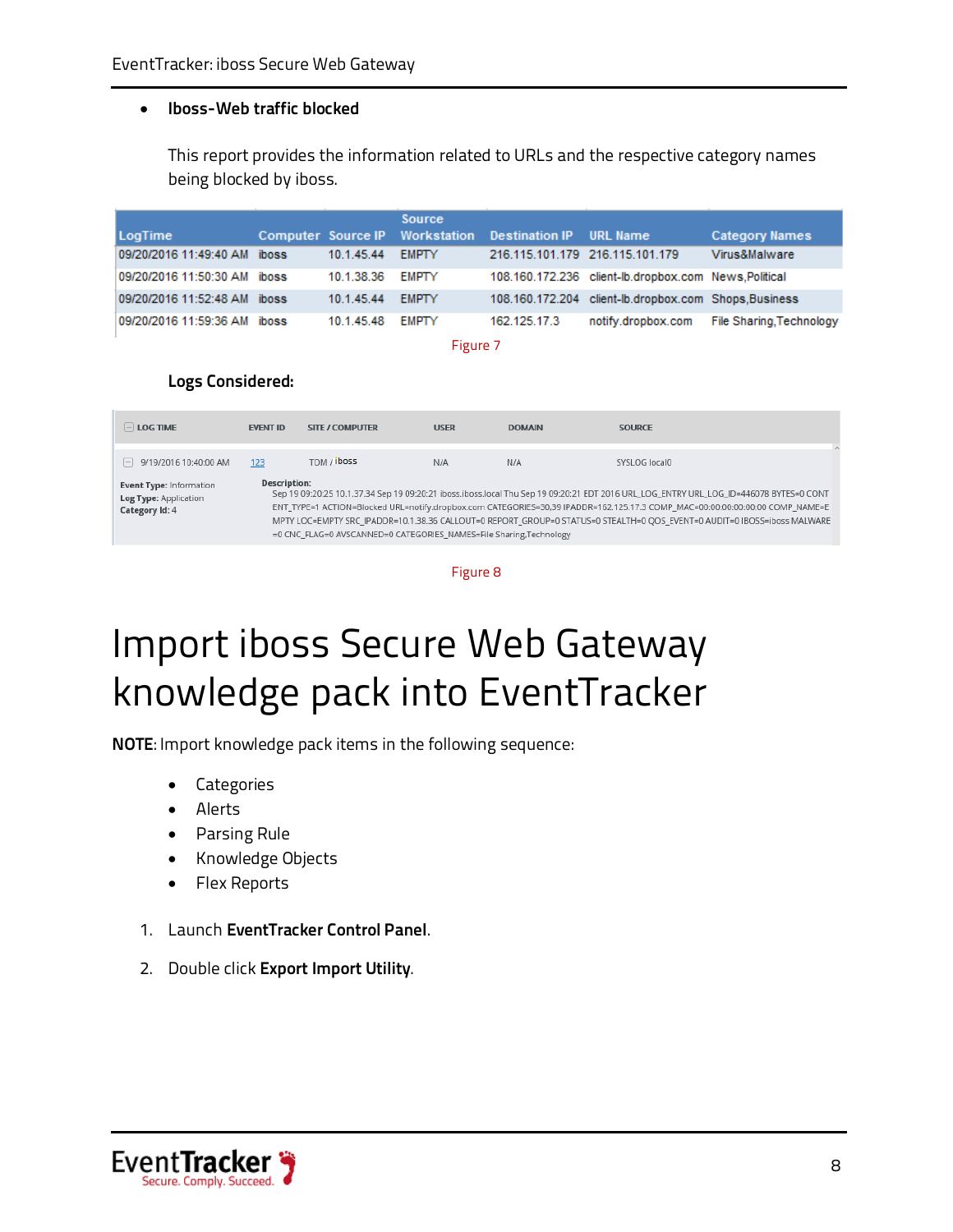

### <span id="page-9-0"></span>**Category**

- 1. Click **Category** option, and then click the browse **button.**
- 2. Locate the **All iboss group of categories.iscat** file, and then click **Open** button.

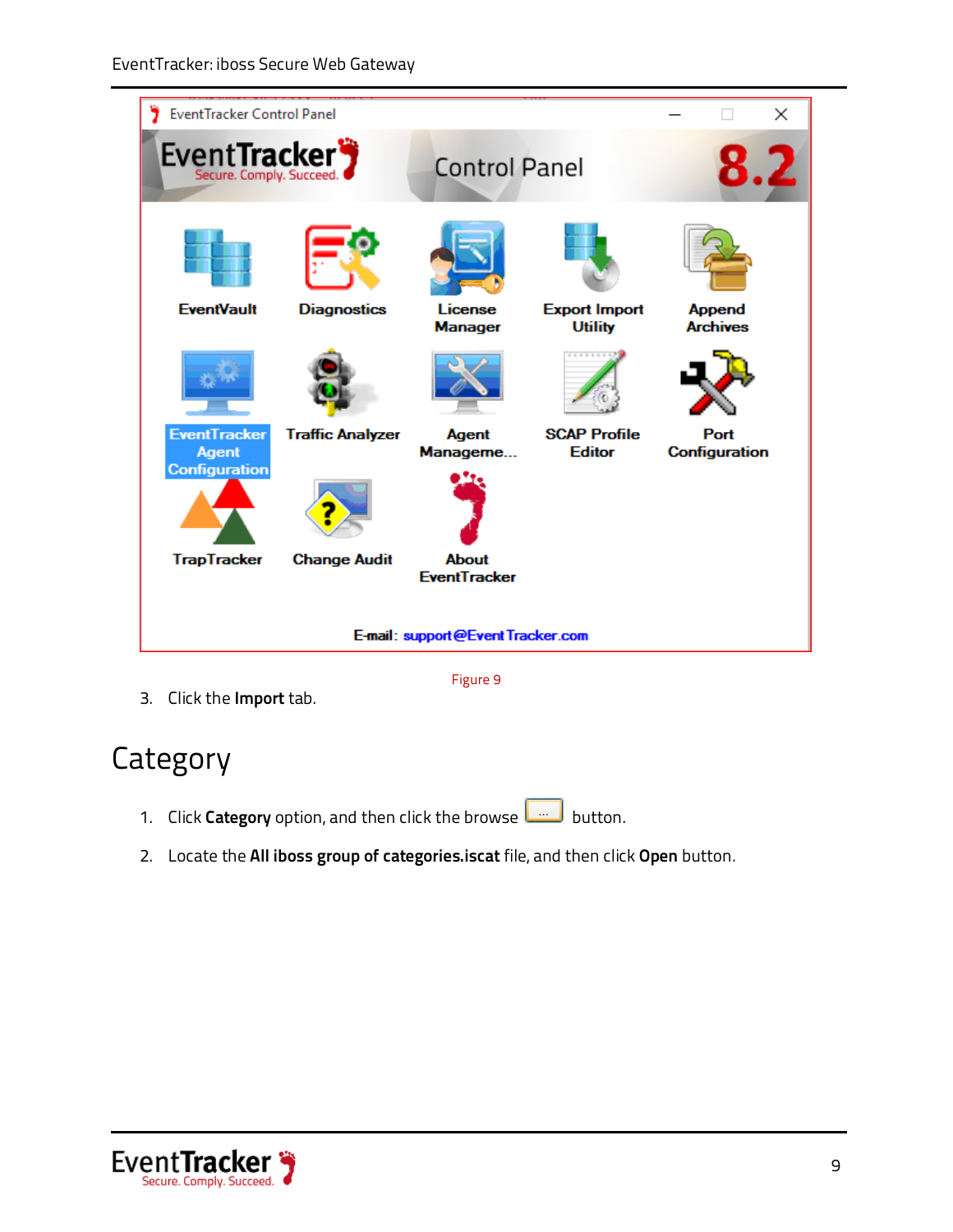| Import<br>Export                     |                                                                                                                   |  |
|--------------------------------------|-------------------------------------------------------------------------------------------------------------------|--|
| 2. Click the Import button.          | 1. Provide the path and file name of the Categories file. Use the "" button to browse and locate the import file. |  |
| Options                              | Location                                                                                                          |  |
| Category                             |                                                                                                                   |  |
| Filters<br>◉                         |                                                                                                                   |  |
| Alerts                               |                                                                                                                   |  |
| Systems and Groups<br>$\circledcirc$ | Source:                                                                                                           |  |
| RSS Feeds                            | *.iscat<br>$\sim$                                                                                                 |  |
| Reports<br>$\circledcirc$            |                                                                                                                   |  |
| <b>Behavior Rules</b><br>œ           |                                                                                                                   |  |
| <b>SCAP</b><br>$\odot$               |                                                                                                                   |  |
| <b>Token Value</b><br>m              |                                                                                                                   |  |
|                                      |                                                                                                                   |  |

#### Figure 10

3. To import categories, click the **Import** button.

EventTracker displays success message.



4. Click the **OK**, and then click the **Close** button.

### <span id="page-10-0"></span>Alerts

- 1. Click **Alerts** option, and then click the browse **button**.
- 2. Locate the **All iboss group of alerts.isalt** file, and then click the **Open** button.

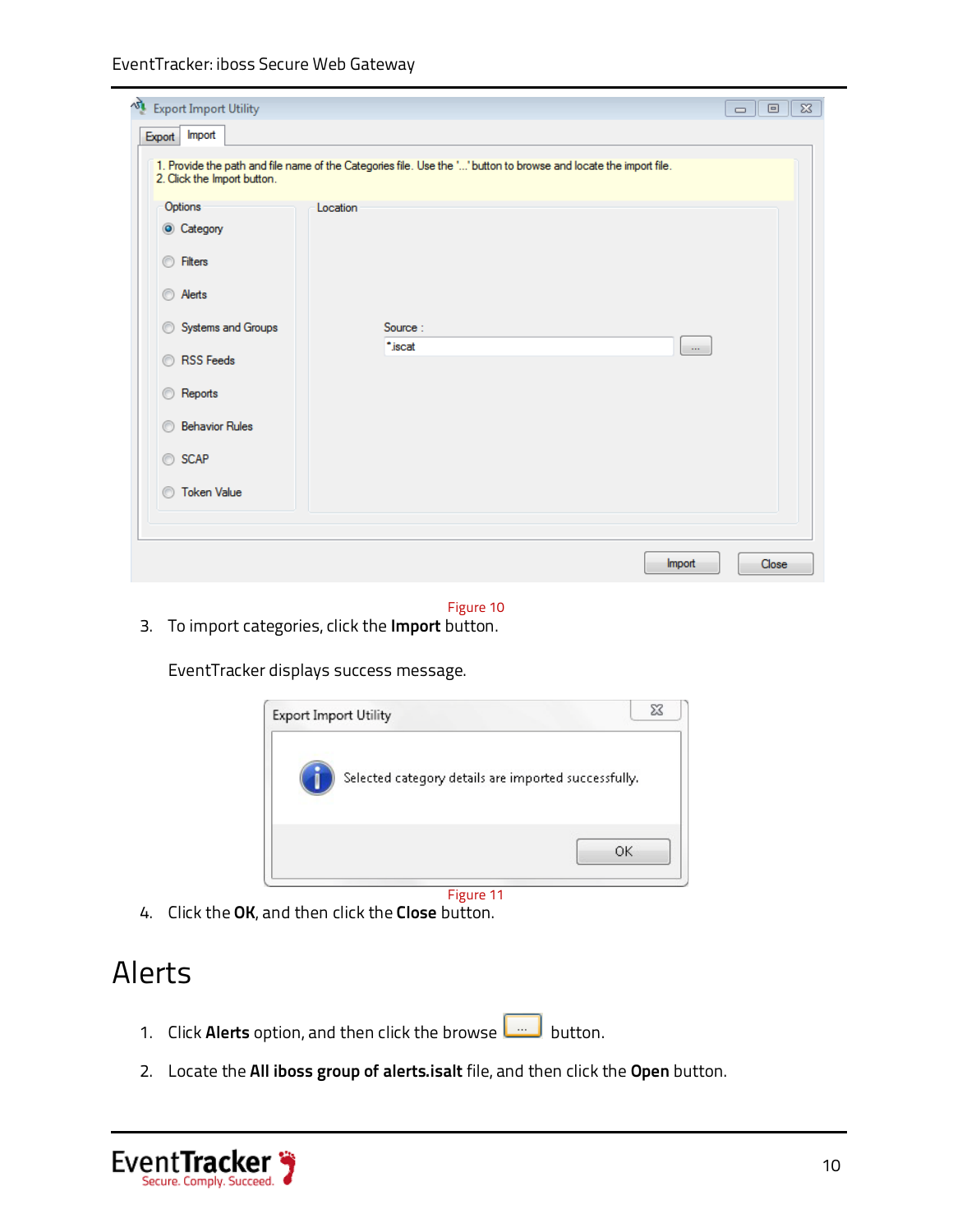| Import<br>Export<br>2. Click the Import button. | 1. Provide the path and file name of the Alerts file. Use the '' button to browse and locate the import file. |                                                                                                                               |
|-------------------------------------------------|---------------------------------------------------------------------------------------------------------------|-------------------------------------------------------------------------------------------------------------------------------|
| Options                                         | Location                                                                                                      |                                                                                                                               |
| Category                                        |                                                                                                               |                                                                                                                               |
| Filters<br>⋒                                    | Import E-mail settings                                                                                        |                                                                                                                               |
| Alerts                                          | Set Active<br>O Only if notifications set                                                                     | This setting is applicable only for imports from Legacy                                                                       |
| Systems and Groups                              | By default<br>∩                                                                                               | (v6x) Alert files. For v7, the active status will be set<br>based on "Active" key available in the configuration.<br>section. |
| <b>RSS Feeds</b>                                |                                                                                                               |                                                                                                                               |
| Reports                                         | Source:                                                                                                       |                                                                                                                               |
| <b>Behavior Rules</b>                           | *.isalt                                                                                                       | $\cdots$                                                                                                                      |
| SCAP<br>⋒                                       |                                                                                                               |                                                                                                                               |
| Token Value                                     |                                                                                                               |                                                                                                                               |
|                                                 |                                                                                                               |                                                                                                                               |

Figure 12

2. To import alerts, click the **Import** button.

EventTracker displays success message.



3. Click **OK**, and then click the **Close** button.

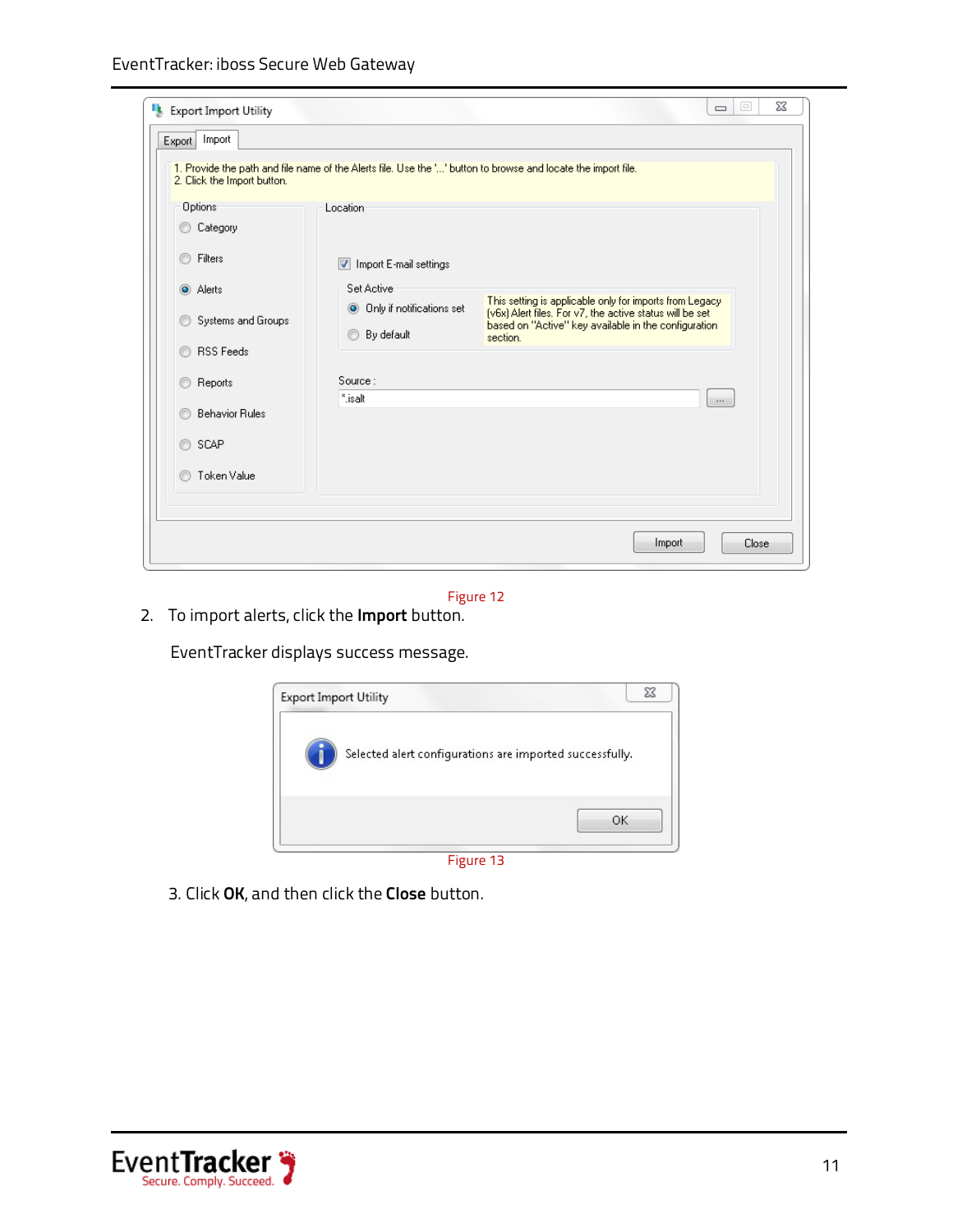## <span id="page-12-0"></span>Parsing Rules

1. Click **Token value** option, and then click the browse **button**.

| Export Import Utility                                                                                     |                                                                                                                | m.    | $\times$ |
|-----------------------------------------------------------------------------------------------------------|----------------------------------------------------------------------------------------------------------------|-------|----------|
| Export Import                                                                                             |                                                                                                                |       |          |
| 2. Click the Import button                                                                                | 1. Provide the path and file name of token value file. Use the '' button to browse and locate the import file. |       |          |
| Options<br>◯ Category<br>$\bigcirc$ Filters<br>$\bigcirc$ Alerts                                          | Location<br>Source:                                                                                            |       |          |
| ◯ Systems and Groups<br>$\bigcirc$ RSS Feeds<br>$\bigcirc$ Reports<br>◯ Behavior Rules<br>$\bigcirc$ SCAP | *.istoken<br>$\ldots$ .                                                                                        |       |          |
| <b>O</b> Token Value                                                                                      | Import                                                                                                         | Close |          |

#### Figure 14

- 2. Locate the **All iboss group of parsing rules.istoken** file, and then click the **Open** button.
- 3. To import tokens, click the **Import** button. EventTracker displays success message.





4. Click **OK**, and then click the **Close** button.

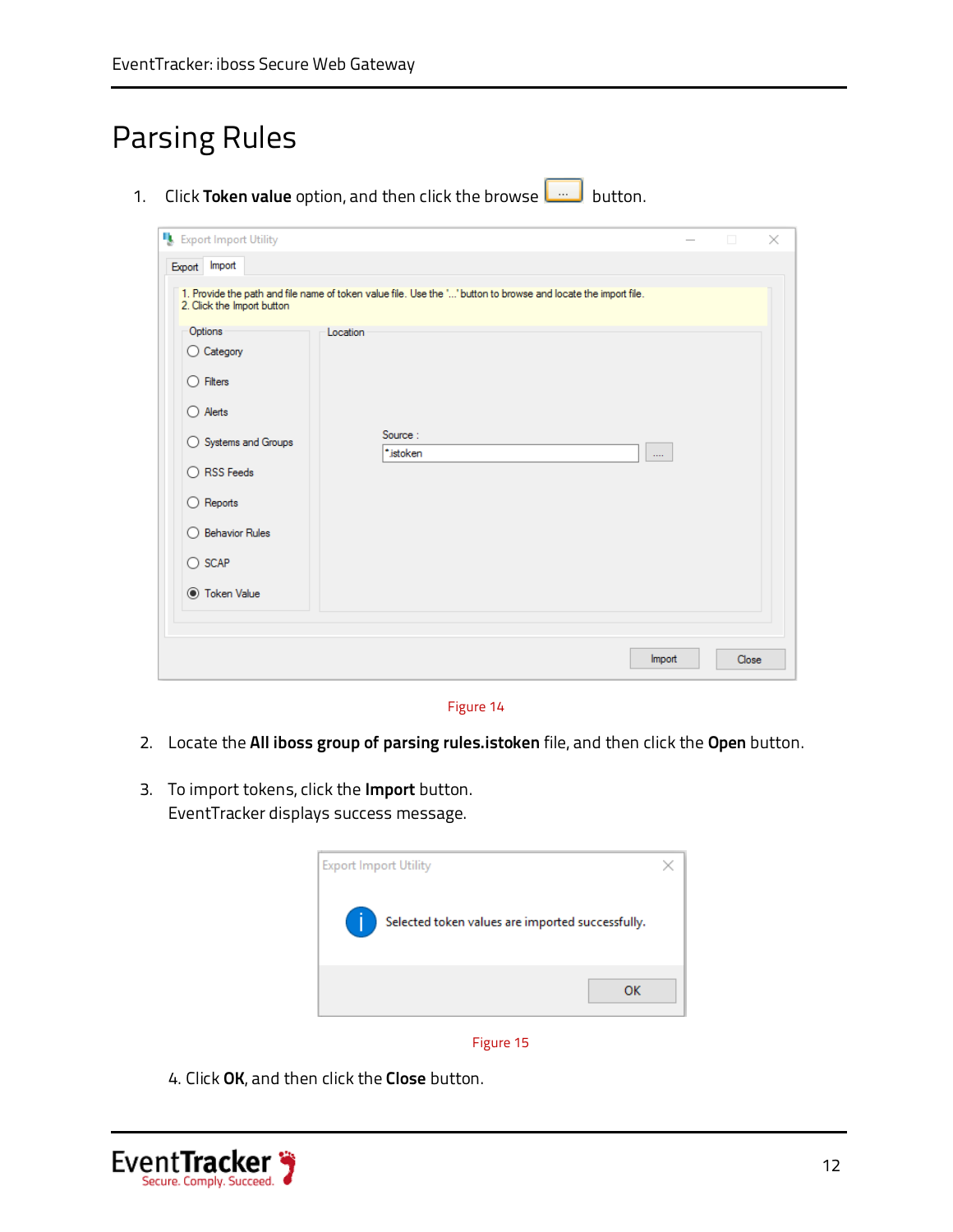## <span id="page-13-0"></span>Knowledge Object

- 1. Click the **Admin** menu, and then click **Knowledge Objects**.
- 2. Click on '**Import**' option.

| KNOWLEDGE OBJECTS                                                                    |                                                           |                      |                     |                                      |                                  |
|--------------------------------------------------------------------------------------|-----------------------------------------------------------|----------------------|---------------------|--------------------------------------|----------------------------------|
| QQ<br>iboss                                                                          |                                                           |                      |                     |                                      | OBJECTS<br>平面<br>⊕               |
| <b>GROUPS</b><br>$\oplus$ 0                                                          | OBJECT NAME iboss Web traffic allowed<br>APPLIES TO 8.2.1 |                      |                     |                                      | 血田                               |
| $\Box$ iboss                                                                         | <b>RULES</b>                                              |                      |                     |                                      |                                  |
| iboss Web traffic allo $\mathscr{C}[\hspace{-0.3ex}[ \blacksquare ]\hspace{-0.3ex}]$ | <b>TITLE</b>                                              | <b>LOG TYPE</b>      | <b>EVENT SOURCE</b> | <b>EVENT ID</b><br><b>EVENT TYPE</b> |                                  |
| iboss Web traffic bloc <b>6</b>                                                      | 田<br>iboss Web traffic allowed                            |                      | Syslog*             |                                      | $\mathscr{O} \odot \mathbb{D}$ 2 |
|                                                                                      | MESSAGE SIGNATURE:                                        |                      |                     |                                      |                                  |
|                                                                                      | MESSAGE EXCEPTION                                         |                      |                     |                                      |                                  |
|                                                                                      | EXPRESSIONS                                               |                      |                     |                                      |                                  |
|                                                                                      |                                                           |                      |                     |                                      |                                  |
|                                                                                      | <b>EXPRESSION TYPE</b>                                    | <b>FORMAT STRING</b> | <b>EXPRESSION 1</b> | <b>EXPRESSION 2</b>                  |                                  |
|                                                                                      | Key Value Delimiter                                       |                      | $=$                 | $\ln$                                | ⊙                                |
|                                                                                      |                                                           |                      |                     |                                      |                                  |
|                                                                                      |                                                           |                      |                     |                                      |                                  |



3. In **IMPORT** pane, click on **Browse** button.

| <b>IMPORT</b>                             |               |
|-------------------------------------------|---------------|
| Browse   No file selected.<br>Select file | <b>UPLOAD</b> |
|                                           |               |



4. Locate **All iboss group of knowledge object.etko** file, and then click the **UPLOAD** button.

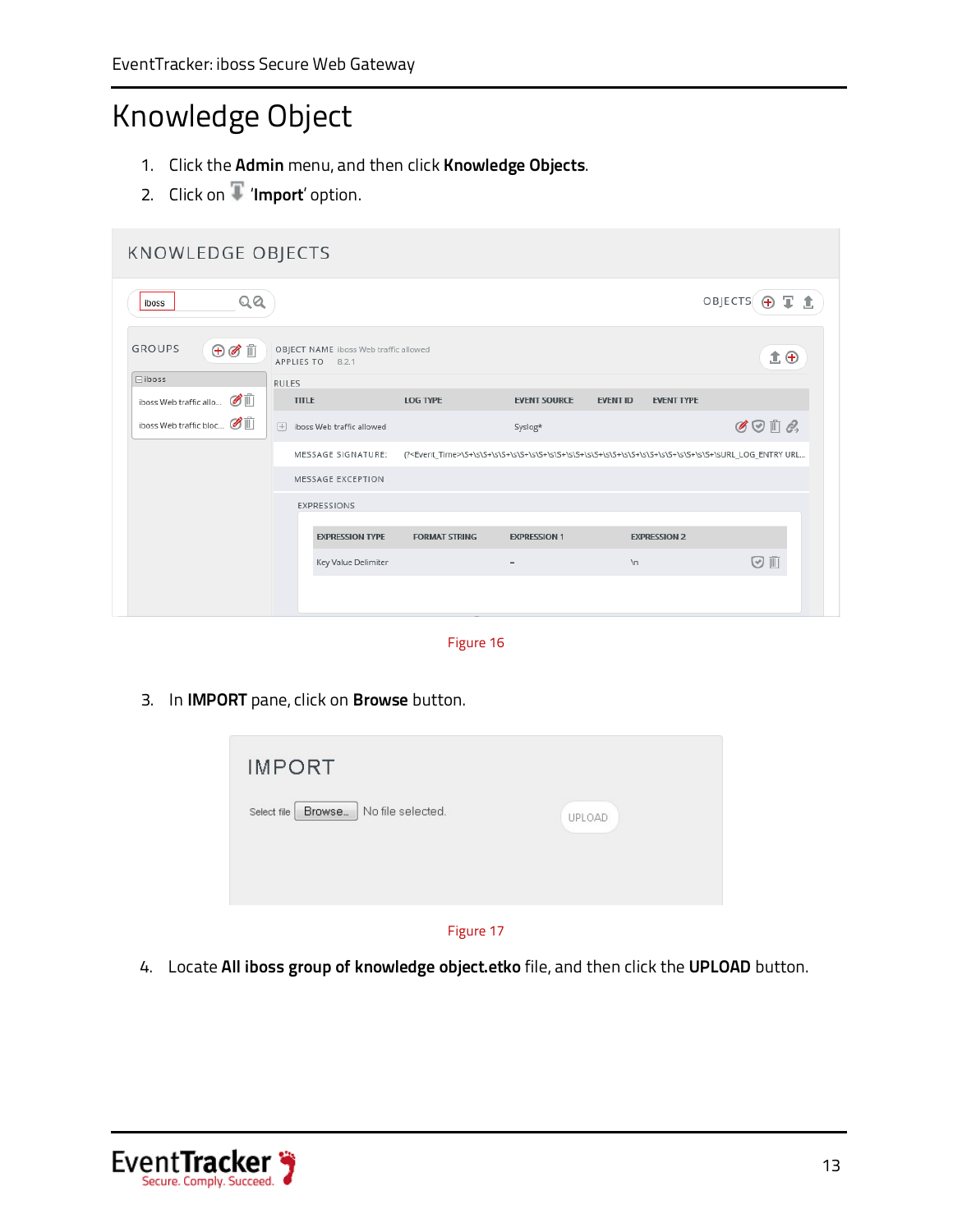### <span id="page-14-0"></span>Flex Reports

- 1. Click **Reports** option, and then click the browse **button**.
- 2. Locate the **All iboss group of flex reports.issch** file, and then click the **Open** button.

| Export Import Utility                                                                                                                                                                                                          |                                |                           |                                                                                                     |                                                                                                                    | × |
|--------------------------------------------------------------------------------------------------------------------------------------------------------------------------------------------------------------------------------|--------------------------------|---------------------------|-----------------------------------------------------------------------------------------------------|--------------------------------------------------------------------------------------------------------------------|---|
| Import<br>Export                                                                                                                                                                                                               |                                |                           |                                                                                                     |                                                                                                                    |   |
| 2. Click the Import button<br>Options<br>◯ Category<br>$\bigcirc$ Filters<br>$\bigcirc$ Alerts<br>◯ Systems and Groups<br>$\bigcirc$ RSS Feeds<br>◉ Reports<br><b>Behavior Rules</b><br><b>SCAP</b><br>∩<br><b>Token Value</b> | Location<br>Source:<br>*.issch | $\bigcirc$ New (*.etcnx)  | $\sim$ $\sim$                                                                                       |                                                                                                                    |   |
|                                                                                                                                                                                                                                |                                |                           | Import                                                                                              | Close                                                                                                              |   |
|                                                                                                                                                                                                                                |                                | <b>C</b> Legacy (*.issch) | Note : If report(s) contains template, first import template and proceed with exportimport utility. | 1. Provide the path and file name of Schedule Report file. Use the '' button to browse and locate the import file. |   |

#### Figure 18

3. Click the **Import** button to import the **scheduled** reports, EventTracker displays success message.



#### Figure 19

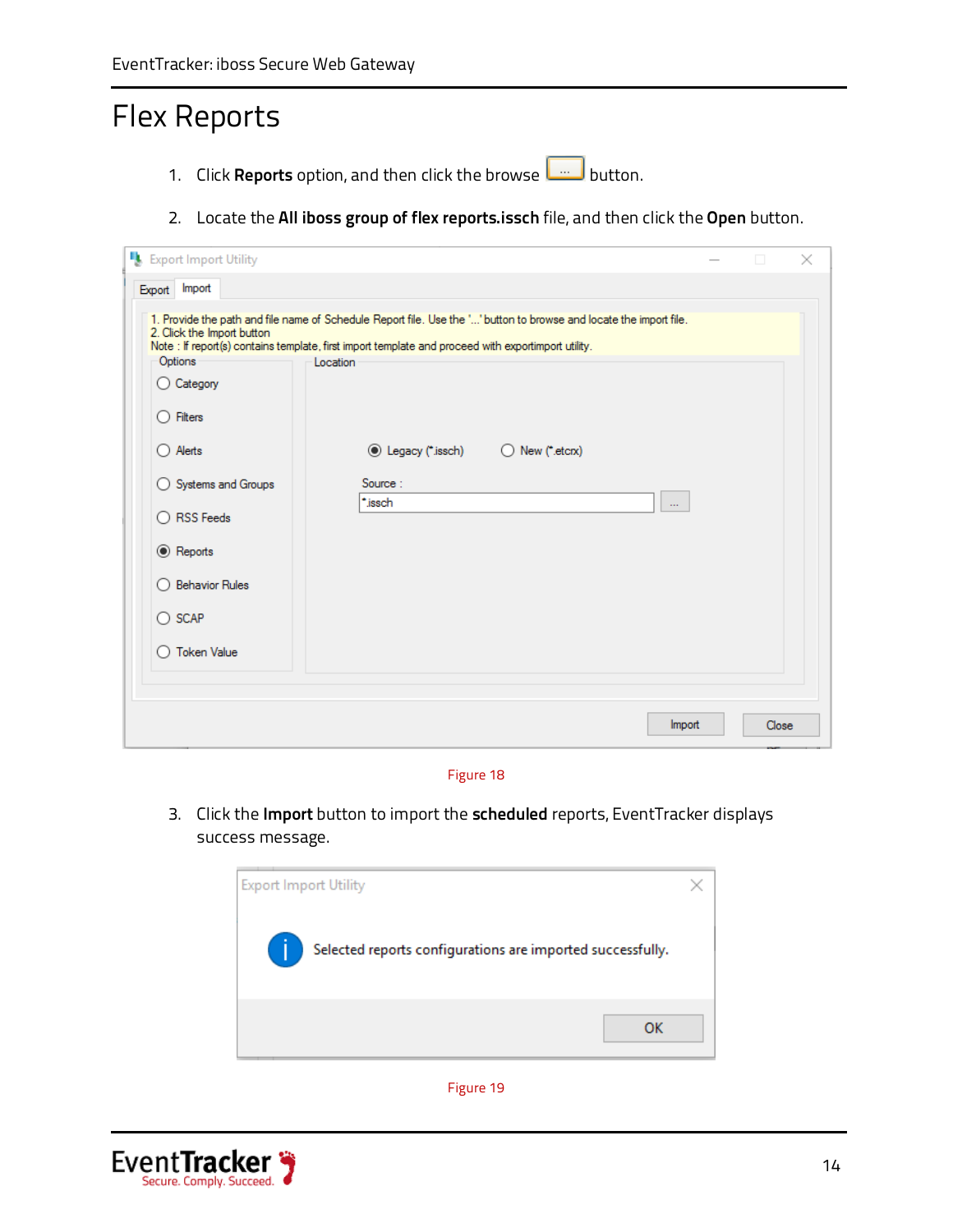# <span id="page-15-0"></span>Verify iboss Secure Web Gateway knowledge pack in EventTracker

## <span id="page-15-1"></span>**Category**

- 1. In the **EventTracker Enterprise** web interface, click the **Admin** dropdown, and then click **Categories**.
- 2. In the **Category Tree**, expand **iboss** group folder to see the imported categories.

| CATEGORY MANAGEMENT                                                                             |                                                                 |                         |                    |
|-------------------------------------------------------------------------------------------------|-----------------------------------------------------------------|-------------------------|--------------------|
| Category Tree<br>Search<br><b>E-C</b> IBM AIX<br>iboss<br>ah.<br>iboss-Web traffic allowed<br>目 | Ò.<br>Total category groups: 361<br>Last 10 modified categories | Total categories: 3,189 |                    |
| iboss-Web traffic blocked                                                                       | <b>NAME</b>                                                     | <b>MODIFIED DATE</b>    | <b>MODIFIED BY</b> |
| + Imperva<br>Juniper JUNOS                                                                      | iboss-Web traffic blocked                                       | 9/19/2016 12:02:57 PM   | <b>ETAdmin</b>     |
| Juniper SBR                                                                                     | iboss-Web traffic allowed                                       | 9/19/2016 12:01:02 PM   | <b>ETAdmin</b>     |

## <span id="page-15-2"></span>Alerts

- 1. In the **EventTracker Enterprise** web interface, click the **Admin** dropdown, and then click **Alerts**.
- 2. In the **Search** field, type '**iboss**', and then click **Go** button.

Alert Management page will display the imported **iboss** alert.

|                | ALERT MANAGEMENT          |                                               |               |        |         |                  | Search by                         | Alert name v                       |                                                          | iboss                                           | QQ                |
|----------------|---------------------------|-----------------------------------------------|---------------|--------|---------|------------------|-----------------------------------|------------------------------------|----------------------------------------------------------|-------------------------------------------------|-------------------|
| $^{\circledR}$ | ACTIVATE NOW              | Click 'Activate Now' after making all changes |               |        |         |                  |                                   |                                    |                                                          | Total: 1                                        | 25.9<br>Page Size |
|                | ALERT NAME <sup>A</sup>   | <b>THREAT</b>                                 | <b>ACTIVE</b> | E-MAIL | MESSAGE | RSS <sub>1</sub> | <b>FORWARD</b><br>$rac{AS}{SNMP}$ | <b>FORWARD</b><br>$\frac{AS}{NSQ}$ | <b>REMEDIAL</b><br><b>ACTION</b><br>AI<br><b>CONSOLE</b> | REMEDIAL<br><b>ACTION</b><br>AT<br><b>AGENT</b> | <b>APPLIES TO</b> |
| <b>DELETE</b>  | iboss-Web traffic blocked | Serious                                       | $\Box$        | 10     | o       | o                | o                                 | п                                  | o                                                        | Ω                                               | 8.2.1             |



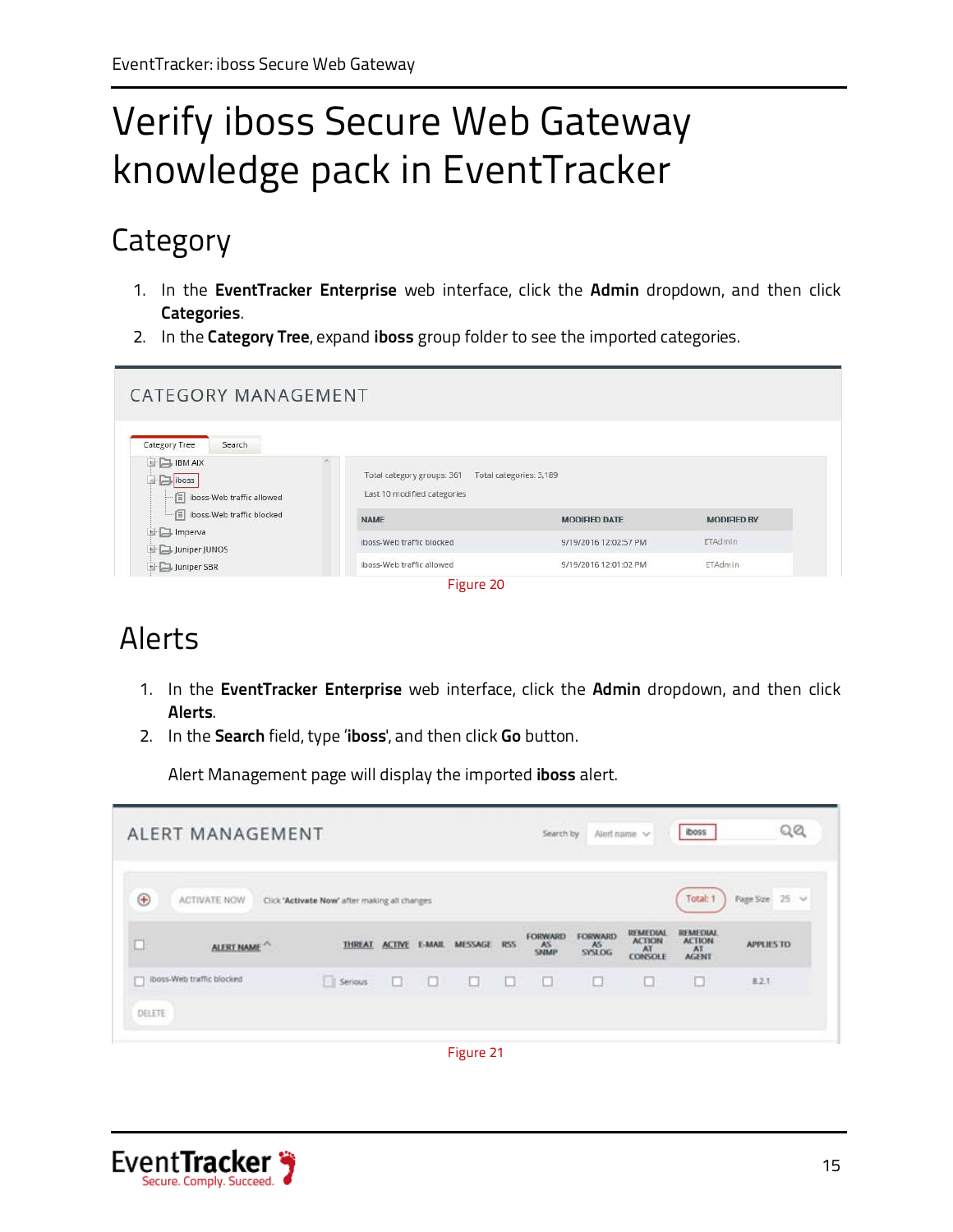3. To activate the imported alerts, select the respective checkbox in the **Active** column. EventTracker displays message box.

|                                   | У  |
|-----------------------------------|----|
| Successfully saved configuration. |    |
|                                   | OK |
| Figure 22                         |    |

4. Click the **OK** button, and then click the **Activate now** button.

#### **NOTE:**

You can select alert notification such as Beep, Email, and Message etc. For this, select the respective checkbox in the Alert management page, and then click the **Activate Now** button.

### <span id="page-16-0"></span>Parsing Rules

1. In the **EventTracker Enterprise** web interface, click the **Admin** menu, and then click **Parsing Rules**.

| PARSING RULE         |                         |                                       |                   |                         |                  |                               |
|----------------------|-------------------------|---------------------------------------|-------------------|-------------------------|------------------|-------------------------------|
| Parsing Rule         | Template                |                                       |                   |                         |                  |                               |
| iboss                | $\mathbb{\hat{D}}$      | Token-Value<br>Display name $\vee$    |                   | QQ                      | Group: iboss     | $\odot$                       |
| Juniper JUNOS        | $\mathbb T$ 0           | $\Box$<br><b>DISPLAY NAME</b>         | <b>TOKEN NAME</b> | <b>TAG</b>              | <b>SEPARATOR</b> | $\wedge$<br><b>TERMINATOR</b> |
| Juniper Netscreen    | $\mathbb{\hat{D}}$      | $\boxplus$<br>Category Names<br>H     | CATEGORIES_NAMES  |                         | $=$              | <b>\n</b>                     |
| Junos                | $\mathbb{D}$ 0          |                                       |                   |                         |                  |                               |
| Linux                | i 0                     | $\boxplus$<br>Destination IP<br>п     | <b>IPADDR</b>     |                         | $\equiv$         | COMP_MAC                      |
| Linux MySQL          | $\mathbb I$ 0           | $\Box$<br>Source IP                   | SRC_IPADDR        |                         | $\equiv$         | CALLOUT                       |
| LOGbinder SQL        | $\mathbb{D}$ 0          |                                       |                   |                         |                  |                               |
| Malwarebytes         | $\mathbb{\mathbb{D}}$ ( | $\boxplus$<br>Source Workstation<br>П | COMP_NAME         |                         | $=$              | LOC<br>$\sim$                 |
| Microsoft DHCP Serve | $\mathbb{\hat{D}}$      |                                       | EDIT<br>ADD RULE  | DELETE<br>MOVE TO GROUP |                  | TOKEN-VALUE WIZARD            |

Figure 23

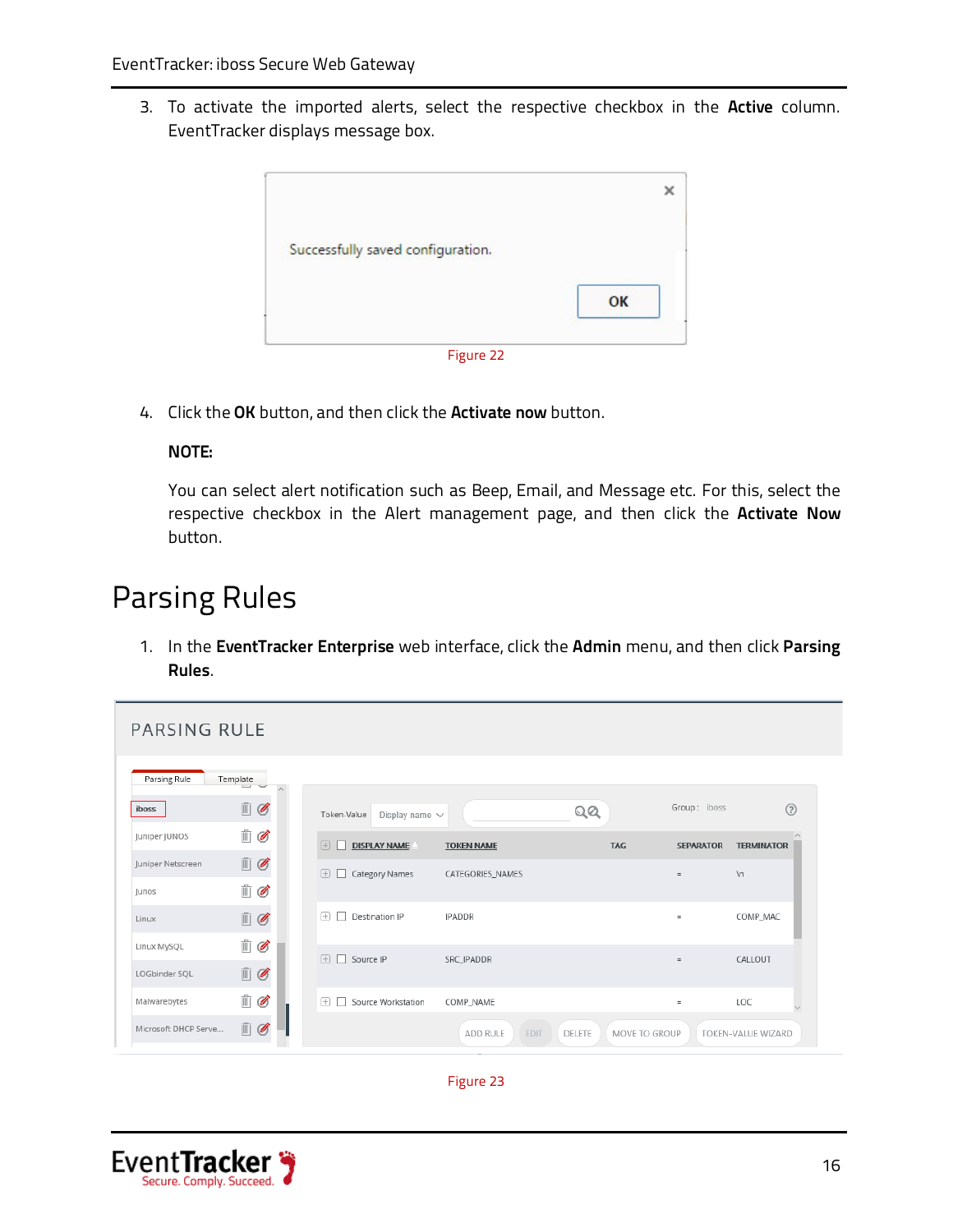## <span id="page-17-0"></span>Knowledge Object

- 1. Click the **Admin** menu, and then click **Knowledge Objects**.
- 2. Scroll down and select **iboss** in **Objects** pane. Imported **iboss** object details are shown.

| KNOWLEDGE OBJECTS                         |                                          |                      |                     |                 |                     |                                        |
|-------------------------------------------|------------------------------------------|----------------------|---------------------|-----------------|---------------------|----------------------------------------|
| QQ<br>Search objects                      |                                          |                      |                     |                 |                     | 写意<br>OBJECTS<br>$\bigoplus$           |
| <b>GROUPS</b><br>$\oplus \textcircled{f}$ | OBJECT NAME iboss<br>APPLIES TO<br>8.2.1 |                      |                     |                 |                     | 盒田                                     |
| <b>FFortiGate Firewall</b>                | <b>RULES</b>                             |                      |                     |                 |                     |                                        |
| <b>HHP ProCurve Switch</b>                | TITLE                                    | <b>LOG TYPE</b>      | <b>EVENT SOURCE</b> | <b>EVENT ID</b> | <b>EVENT TYPE</b>   |                                        |
| Fiboss<br>GÜ<br>iboss                     | $\Box$ iboss                             |                      | Syslog*             |                 |                     | $\mathscr{C} \odot \mathbb{D} \oslash$ |
| Elmperva DAM                              | <b>MESSAGE SIGNATURE:</b>                |                      |                     |                 |                     |                                        |
| Finfoblox                                 | MESSAGE EXCEPTION                        |                      |                     |                 |                     |                                        |
| EJuniper NetScreen                        |                                          |                      |                     |                 |                     |                                        |
| EJuniper OS                               | <b>EXPRESSIONS</b>                       |                      |                     |                 |                     |                                        |
| FiLinux                                   |                                          |                      |                     |                 |                     |                                        |
| FLOGbinder SP                             | <b>EXPRESSION TYPE</b>                   | <b>FORMAT STRING</b> | <b>EXPRESSION 1</b> |                 | <b>EXPRESSION 2</b> |                                        |
| ELogbinder SQL                            | Key Value Delimiter                      |                      | $=$                 | $\ln$           |                     | $\odot$ iii                            |
| <b>HIMcAfee EPO</b>                       |                                          |                      |                     |                 |                     |                                        |

Figure 24

## <span id="page-17-1"></span>Flex Reports

- 1. In the **EventTracker Enterprise** web interface, click the **Reports** menu, and then select **Configuration**.
- 2. In **Reports Configuration** pane, select **Defined** option.
- 3. In search box enter '**iboss'**, and then click the **Search** button.

EventTracker displays Flex reports of **iboss.**

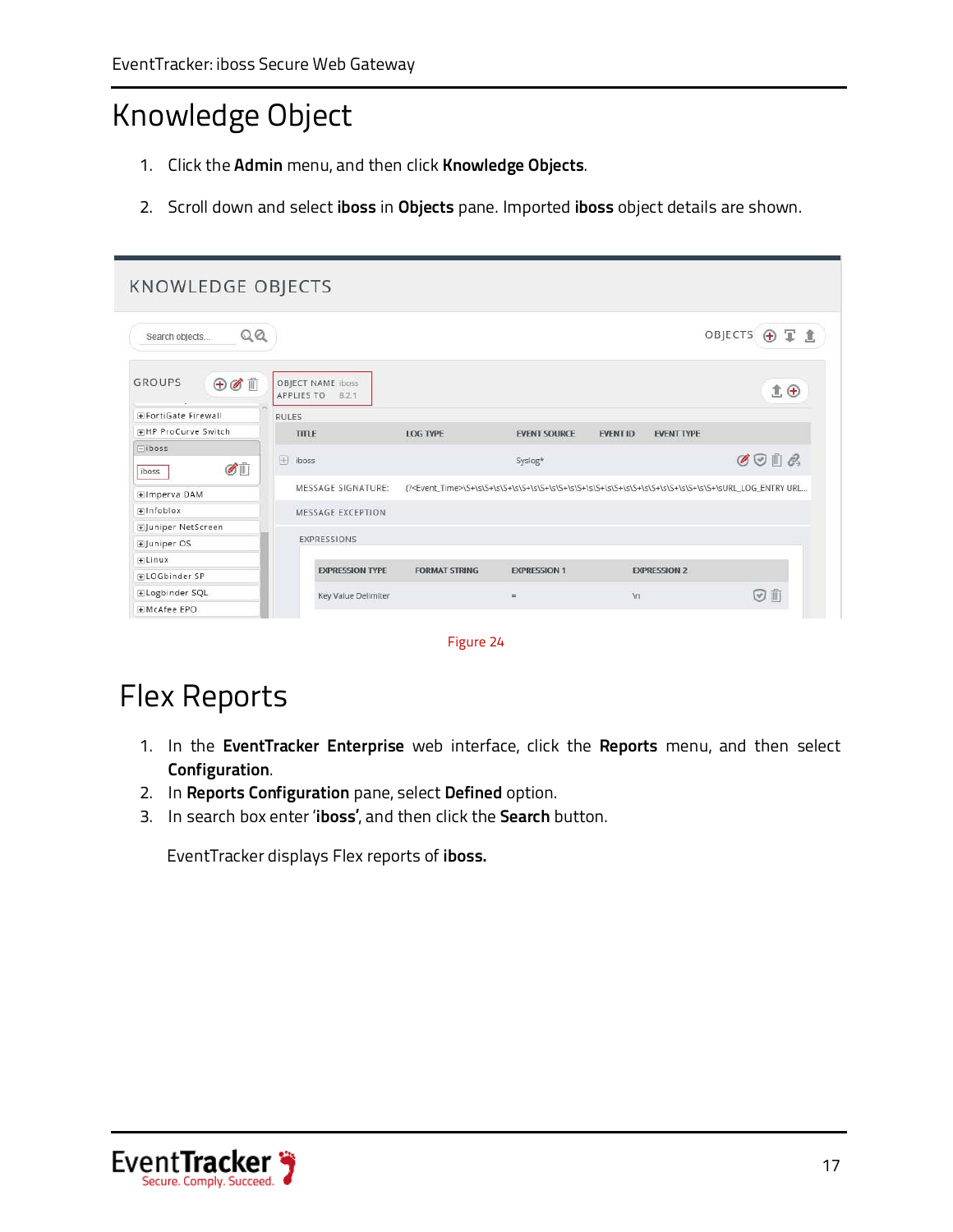| REPORTS CONFIGURATION                                     |    |               |                             |                      |                       |                 |             |
|-----------------------------------------------------------|----|---------------|-----------------------------|----------------------|-----------------------|-----------------|-------------|
| $\bigcirc$ Scheduled $\bigcirc$ Queued $\bigcirc$ Defined |    |               |                             |                      | iboss                 | QQM             |             |
| <b>REPORT GROUPS</b>                                      | 田田 |               | REPORTS CONFIGURATION : ALL |                      |                       |                 |             |
| Security                                                  |    | $\oplus$      |                             |                      |                       |                 | Total: 2    |
| Э.<br>Compliance                                          |    | г             | <b>TITLE</b>                | <b>CREATED ON</b>    | <b>MODIFIED ON</b>    |                 |             |
| Operations                                                |    | $\Sigma$<br>П | iboss-Web traffic blocked   | 9/17/2016 6:04:40 PM | 9/19/2016 12:05:08 PM | 廻<br>$\bigcirc$ | $+$         |
| Э.<br>Flex                                                |    | ΣPS<br>П      | iboss-Web traffic allowed   | 9/17/2016 5:12:01 PM | 9/19/2016 12:04:35 PM | ☞<br>$\odot$    | $\boxed{+}$ |



# <span id="page-18-0"></span>Create Flex Dashboards in EventTracker

**NOTE**: To configure the flex dashboards, schedule and generate the reports. Flex dashboard feature is available from EventTracker Enterprise v8.0.

## <span id="page-18-1"></span>Schedule Reports

1. Open **EventTracker** in browser and logon.



- 2. Navigate to **Reports>Configuration**.
- 3. Select **iboss** in report groups. Check **defined** dialog box.

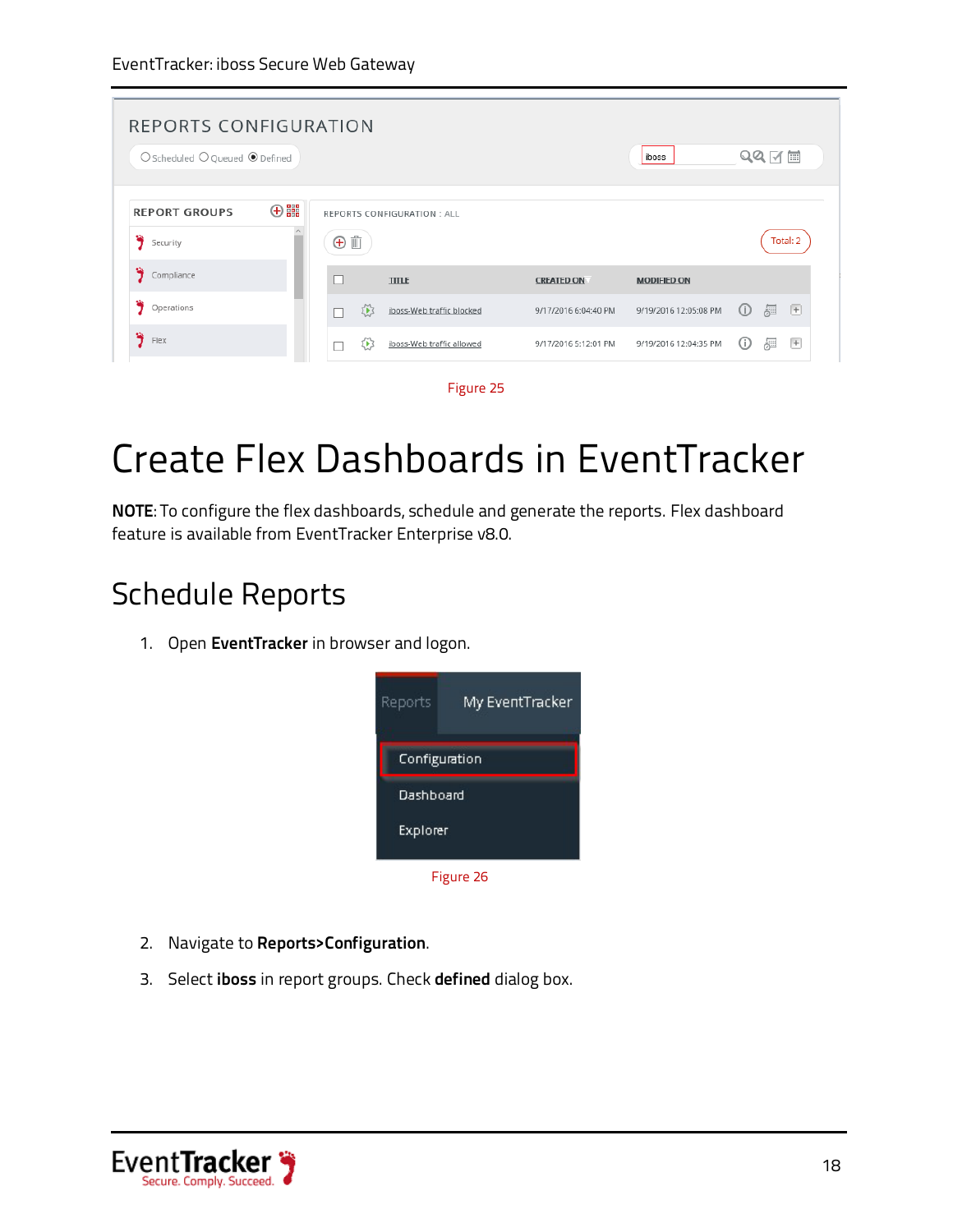| ○ Scheduled ○ Queued ● Defined |                |                       |                             |                      | iboss                 |        | $QQ$ $M$ $\equiv$ |                      |
|--------------------------------|----------------|-----------------------|-----------------------------|----------------------|-----------------------|--------|-------------------|----------------------|
| <b>REPORT GROUPS</b>           | $\bigoplus$    |                       | REPORTS CONFIGURATION : ALL |                      |                       |        |                   |                      |
| $\mathbf{B}_{\text{IBM AIX}}$  | $\mathbb{I}$ 0 | <b>⊕</b>              |                             |                      |                       |        |                   | Total: 2             |
| la<br>iboss                    | i 6            | $\Box$                | <b>TITLE</b>                | <b>CREATED ON</b>    | <b>MODIFIED ON</b>    |        |                   |                      |
| Imperva                        | $\mathbb{R}$   | $\S$ $\triangleright$ | iboss-Web traffic blocked   | 9/17/2016 6:04:40 PM | 9/19/2016 12:05:08 PM | $\cup$ | 廻                 | 圧                    |
| Juniper JUNOS                  | 山区             | 恐                     | iboss-Web traffic allowed   | 9/17/2016 5:12:01 PM | 9/19/2016 12:04:35 PM | $\cup$ | $\delta$          | $\left( \mp \right)$ |



- 4. Click on '**schedule'**  $\overline{\mathbb{S}^n}$  to plan a report for later execution.
- 5. Click **Next** button to proceed.
- 6. In review page, check **Persist data in Eventvault Explorer** option.

| <b>REPORT WIZARD</b><br>TITLE: IBOSS-WEB TRAFFIC BLOCKED<br>LOGS                           |                                                                                                     |                                                       | CANCEL<br>$<$ BACK<br>NEXT |
|--------------------------------------------------------------------------------------------|-----------------------------------------------------------------------------------------------------|-------------------------------------------------------|----------------------------|
|                                                                                            | Review cost details and configure the publishing options.                                           |                                                       | 0000000000<br>Step 8 of 10 |
| DISK COST ANALYSIS<br>Number of cab(s) to be processed: 39<br>Available disk space: 232 GB | Estimated time for completion: 00:01:48(HH:MM:SS)                                                   |                                                       |                            |
| Required disk space: 50 MB                                                                 | Enable publishing option (Configure SMTP Server in manager configuration screen to use this option) |                                                       |                            |
| · Deliver results via E-mail<br>Notify results via E-mail                                  |                                                                                                     |                                                       |                            |
| To E-mail                                                                                  |                                                                                                     | [Use comma(,) to separate multiple e-mail recipients] |                            |
| Update status via RSS                                                                      | Select Feed V                                                                                       |                                                       |                            |
| Show in                                                                                    | $\checkmark$<br>none                                                                                |                                                       |                            |
| Persist data in Eventvault Explorer                                                        |                                                                                                     |                                                       |                            |

Figure 28

7. In next page, check column names to persist using **PERSIST** checkboxes beside them. Choose suitable **Retention period**.

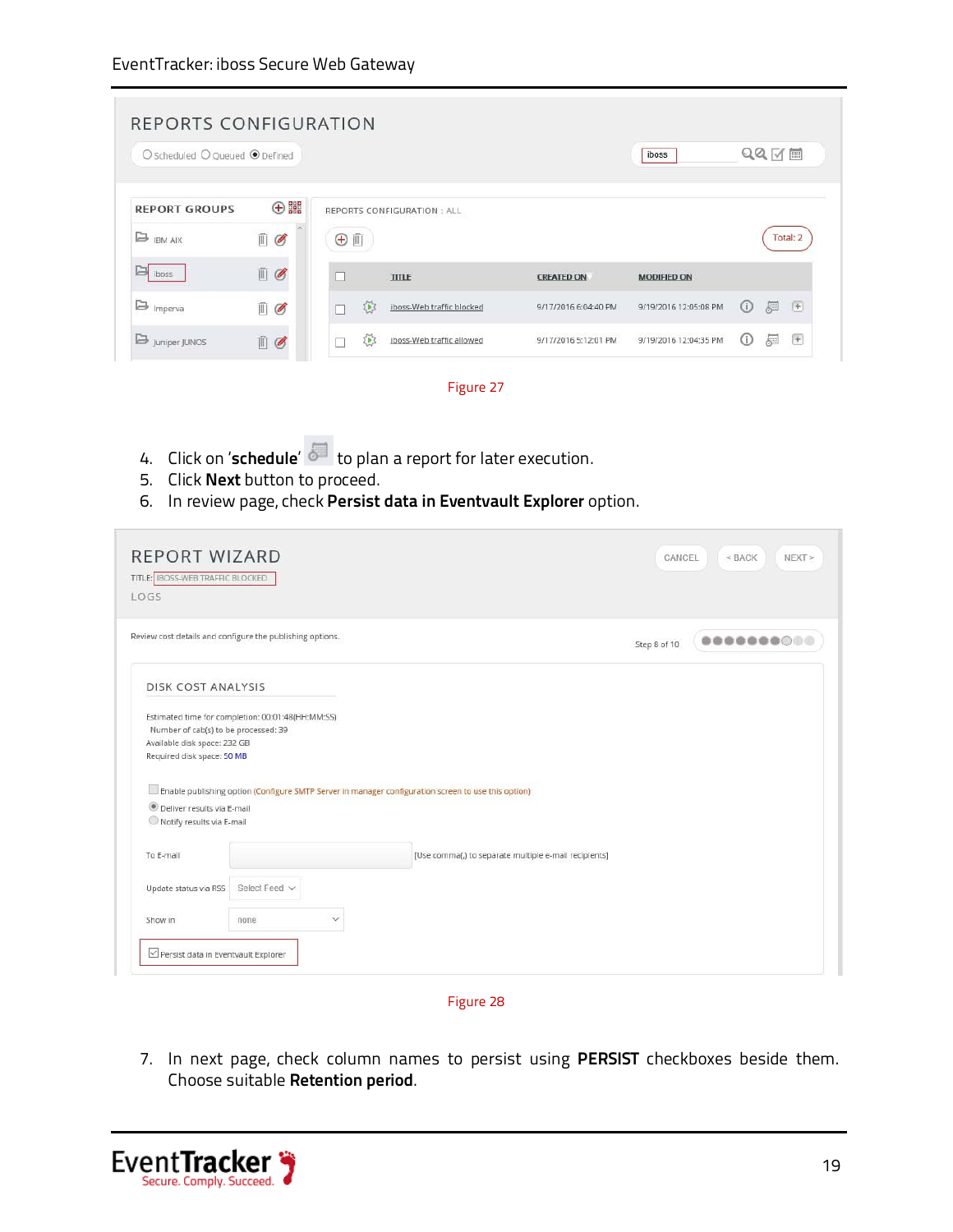| REPORT WIZARD<br>TITLE: IBOSS-WEB TRAFFIC BLOCKED<br>DATA PERSIST DETAIL                    |                                                                                                                                             | CANCEL<br>$<$ BACK<br>NEXT |
|---------------------------------------------------------------------------------------------|---------------------------------------------------------------------------------------------------------------------------------------------|----------------------------|
| Select columns to persist                                                                   |                                                                                                                                             | Step 9 of 10               |
| RETENTION SETTING<br>Retention period: 7<br>SELECT COLUMNS TO PERSIST<br><b>COLUMN NAME</b> | days (i)<br>□ Persist in database only [Reports will not be published and will only be stored in the respective database]<br><b>PERSIST</b> |                            |
| Computer                                                                                    | $\boxed{\vee}$                                                                                                                              |                            |
| Source IP                                                                                   | $\checkmark$                                                                                                                                |                            |
|                                                                                             |                                                                                                                                             |                            |
| Source Computer                                                                             | $\boxed{\vee}$                                                                                                                              |                            |
| Destination IP                                                                              | $\overline{\vee}$                                                                                                                           |                            |
| URL Name                                                                                    | $\overline{\vee}$                                                                                                                           |                            |

Figure 29

- 8. Proceed to next step and click **Schedule** button.
- 9. Wait till the reports get generated.

### <span id="page-20-0"></span>Create Dashlets

1. Open **EventTracker Enterprise** in browser and logon.

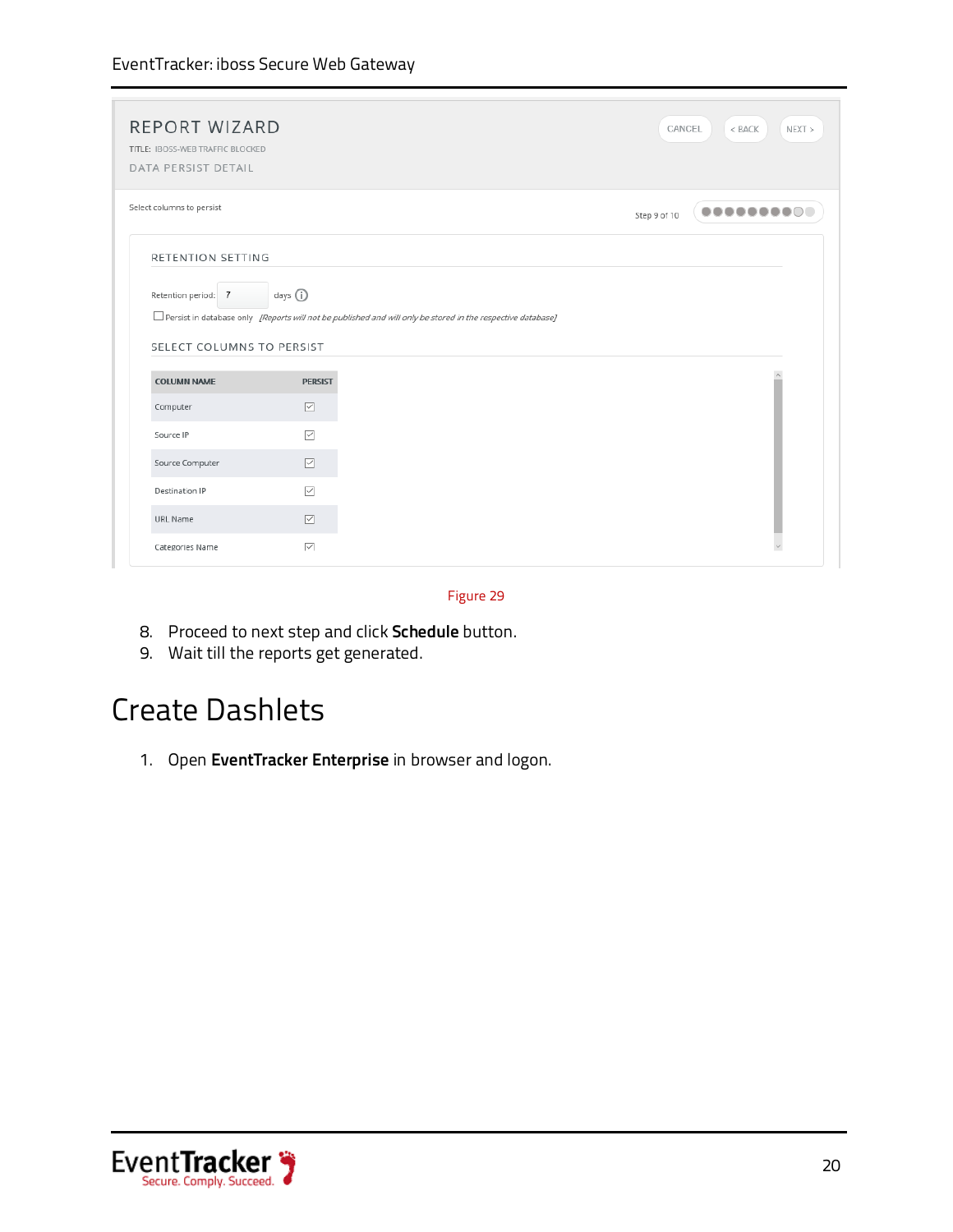

3. Navigate to **Dashboard>Flex**.

Flex Dashboard pane is shown.

| <b>FLEX DASHBOARD</b>                             |                          |
|---------------------------------------------------|--------------------------|
| Title<br>iboss Web traffic blocked<br>Description |                          |
| iboss                                             |                          |
|                                                   | SAVE<br>CANCEL<br>DELETE |

Figure 31

- 4. Fill suitable title and description and click **Save** button.
- 5. Click to configure a new flex dashlet. Widget configuration pane is shown.

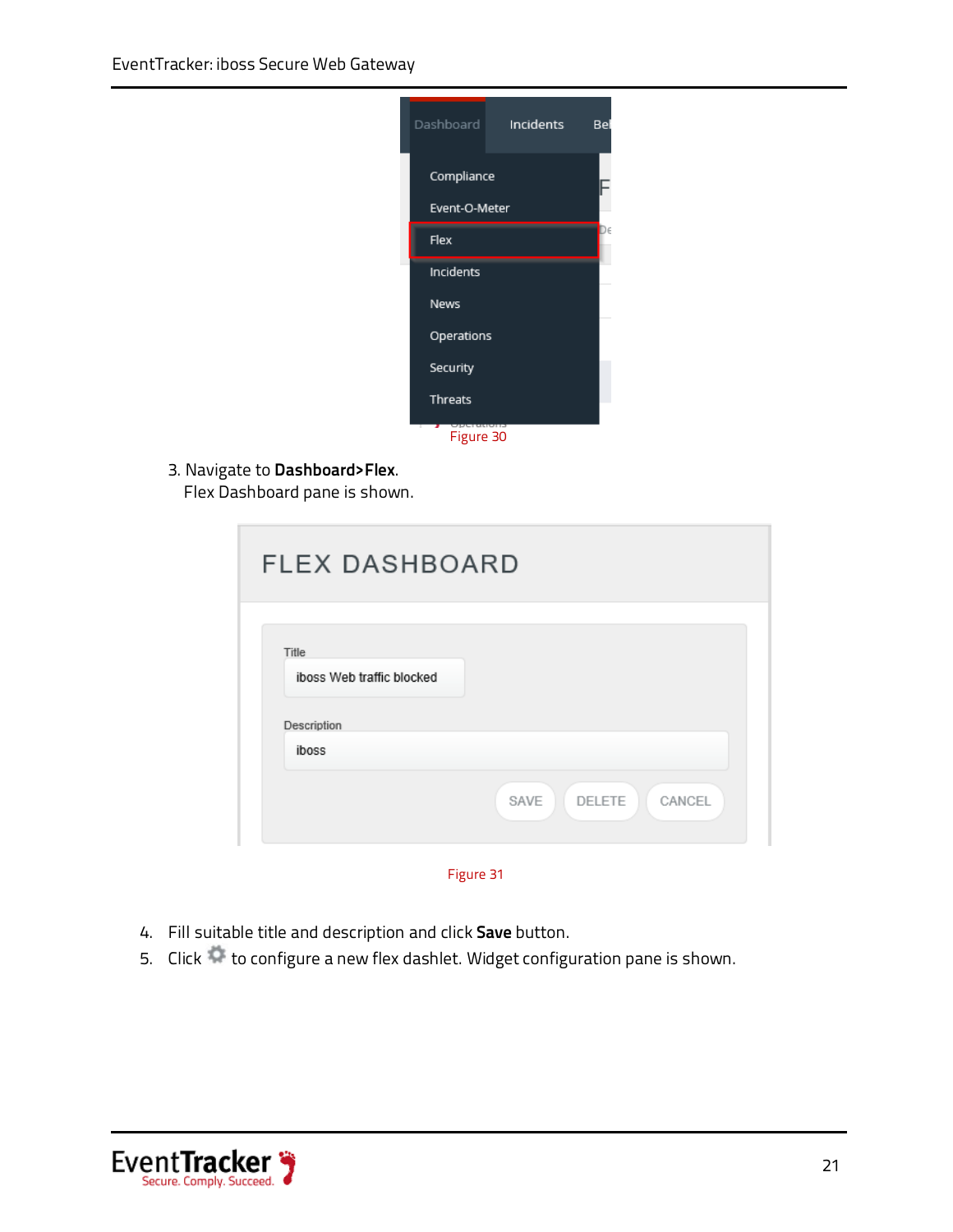| <b>WIDGET CONFIGURATION</b>                                                                                                  |                     |
|------------------------------------------------------------------------------------------------------------------------------|---------------------|
|                                                                                                                              |                     |
| <b>WIDGET TITLE</b>                                                                                                          | NOTE                |
| iboss Web traffic blocked by source ip                                                                                       |                     |
| DATA SOURCE<br>iboss-Web traffic blocked<br>$\checkmark$                                                                     |                     |
| CHART TYPE<br><b>DURATION</b><br>VALUE FIELD SETTING AS OF<br>12 Hours $\vee$<br>$COUNT \quad \lor$<br>Donut<br>$\checkmark$ | Now<br>$\checkmark$ |
| AXIS LABELS [X-AXIS] LABEL TEXT                                                                                              |                     |
| Source IP<br>$\checkmark$<br>Source IP                                                                                       |                     |
| VALUES [Y-AXIS]<br><b>VALUE TEXT</b>                                                                                         |                     |
| $\smallsetminus$<br>Select column                                                                                            |                     |
| <b>FILTER</b><br>FILTER VALUES                                                                                               |                     |
| Select column<br>$\checkmark$<br>$\checkmark$                                                                                |                     |
| LEGEND [SERIES]<br>SELECT<br>Select column<br>$All \quad \vee$<br>$\checkmark$                                               |                     |

Figure 32

- 6. Locate earlier scheduled report in **Data Source** dropdown.
- 7. Select **Chart Type** from dropdown.
- 8. Select extent of data to be displayed in **Duration** dropdown.
- 9. Select computation type in **Value Field Setting** dropdown.
- 10. Select evaluation duration in **As Of** dropdown.
- 11. Select comparable values in **X Axis** with suitable label.
- 12. Select numeric values in **Y Axis** with suitable label.
- 13. Select comparable sequence in **Legend**.
- 14. Click **Test** button to evaluate. Evaluated chart is shown.

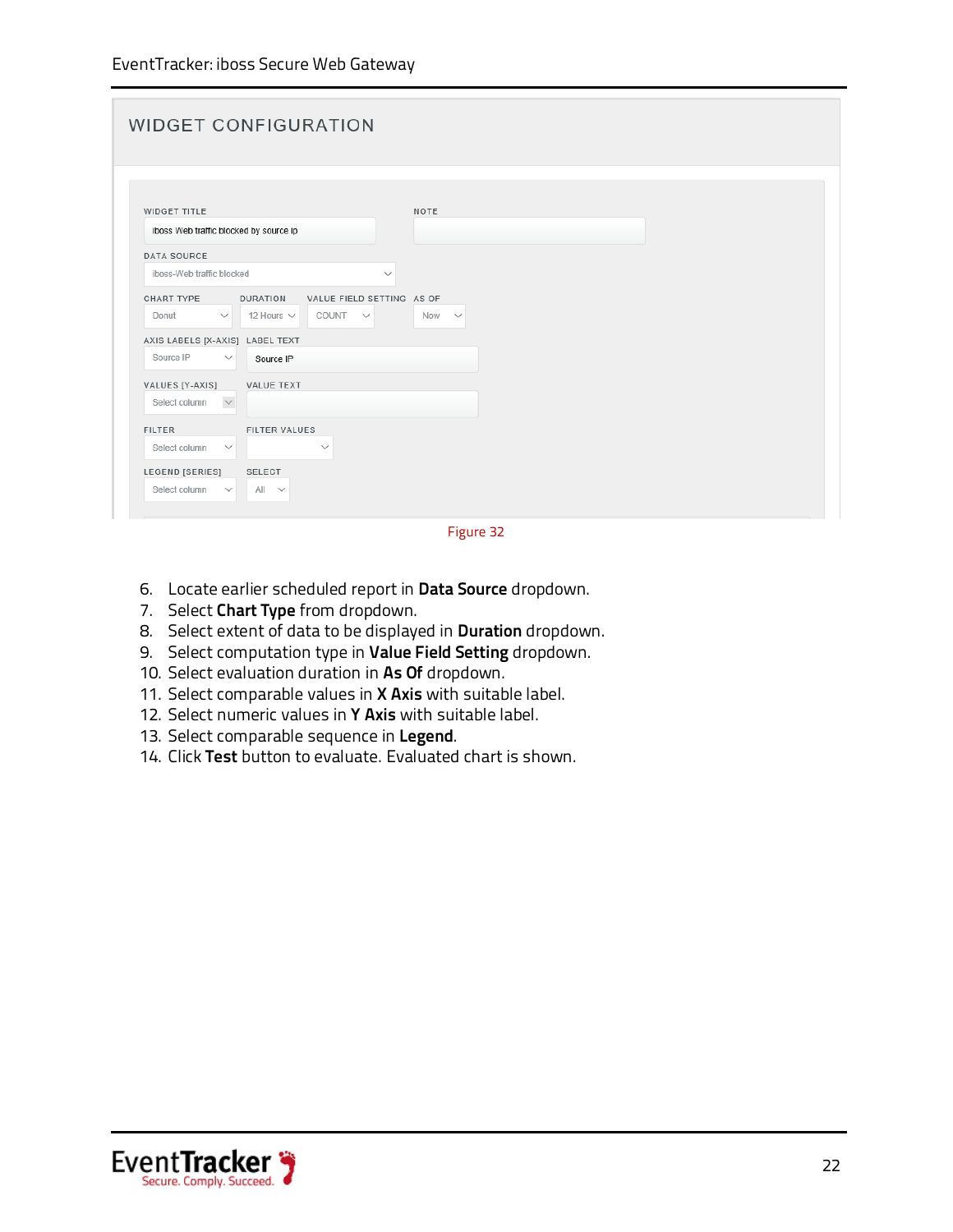| IBOSS WEB TRAFFIC BLOCKED                                                                                                               |  |
|-----------------------------------------------------------------------------------------------------------------------------------------|--|
|                                                                                                                                         |  |
| ■ 10.1.45.48 ■ 10.1.45.44 ■ 10.1.38.36                                                                                                  |  |
| N/A<br>LABEL<br>COUNT<br>10.1.45.48<br>$\rm ^{8}$<br>$\rm ^{8}$<br>10.1.45.44<br>24<br>10.1.38.36<br>and the same state of the state of |  |

Figure 33

15. If satisfied, Click **Configure** button.

| <b>CUSTOMIZE WIDGETS</b>                                |                                                         |   | $^\circledast$<br>$\propto$ |
|---------------------------------------------------------|---------------------------------------------------------|---|-----------------------------|
| $\boxed{\smash{\vee}}$ iboss Web traffic allowed by sou | $\boxed{\smash{\vee}}$ iboss Web traffic blocked by sou |   |                             |
|                                                         |                                                         |   |                             |
|                                                         |                                                         |   |                             |
|                                                         |                                                         |   |                             |
|                                                         |                                                         |   |                             |
|                                                         | $\overline{\phantom{0}}$<br>$-$                         | . |                             |

Figure 34

- 16. Click 'customize' **t**o locate and choose created dashlet.
- 17. Click  $\bigoplus$  to add dashlet to earlier created dashboard.

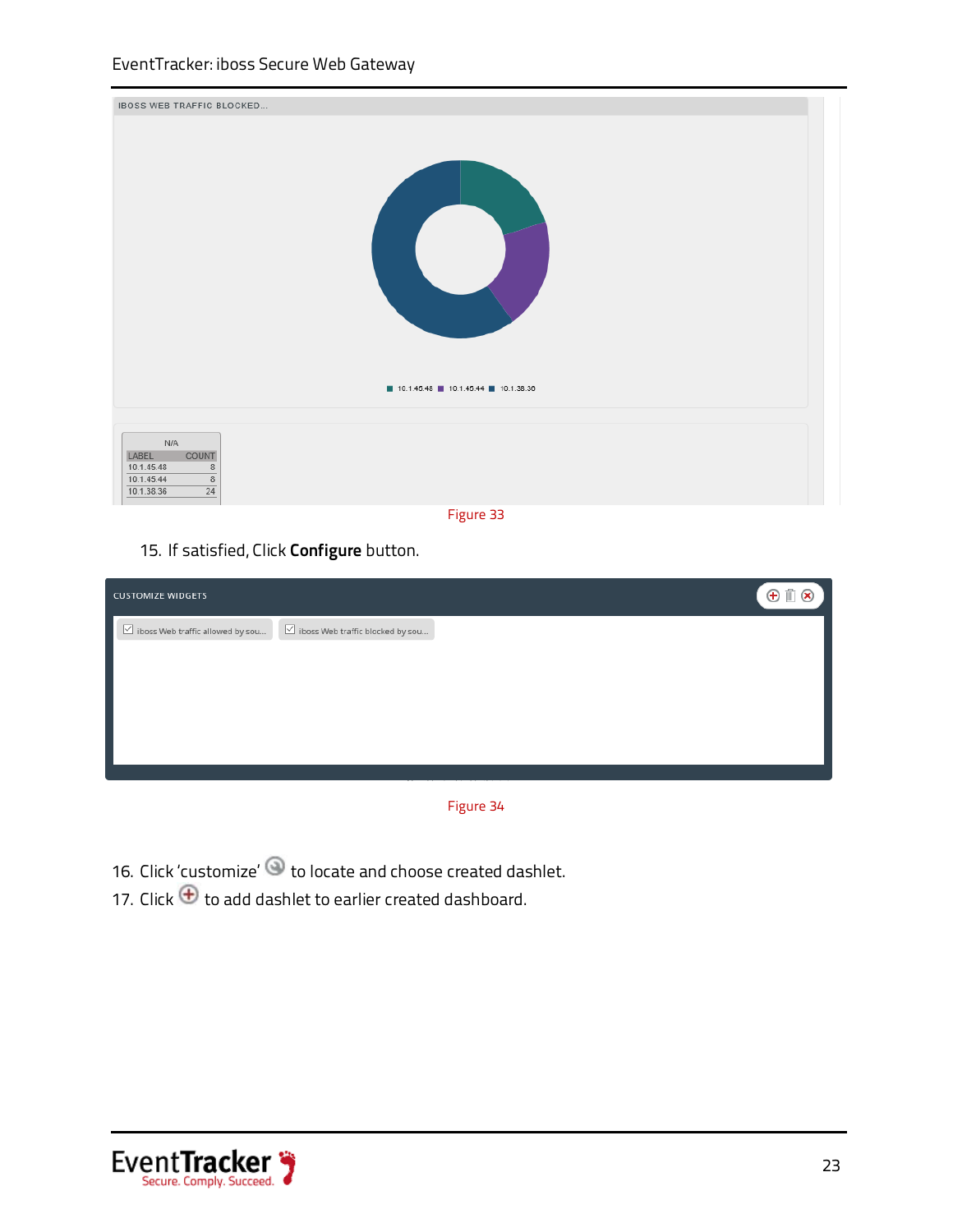# <span id="page-24-0"></span>Sample Flex Dashboards

For below dashboard **DATA SOURCE: iboss: Web traffic blocked**

- **1. iboss: Web traffic blocked by source IP**
	- **WIDGET TITLE:** Web traffic blocked by Source IP **CHART TYPE:** Donut **AXIS LABELS [X-AXIS]:** Source IP **Label Text:** Source IP



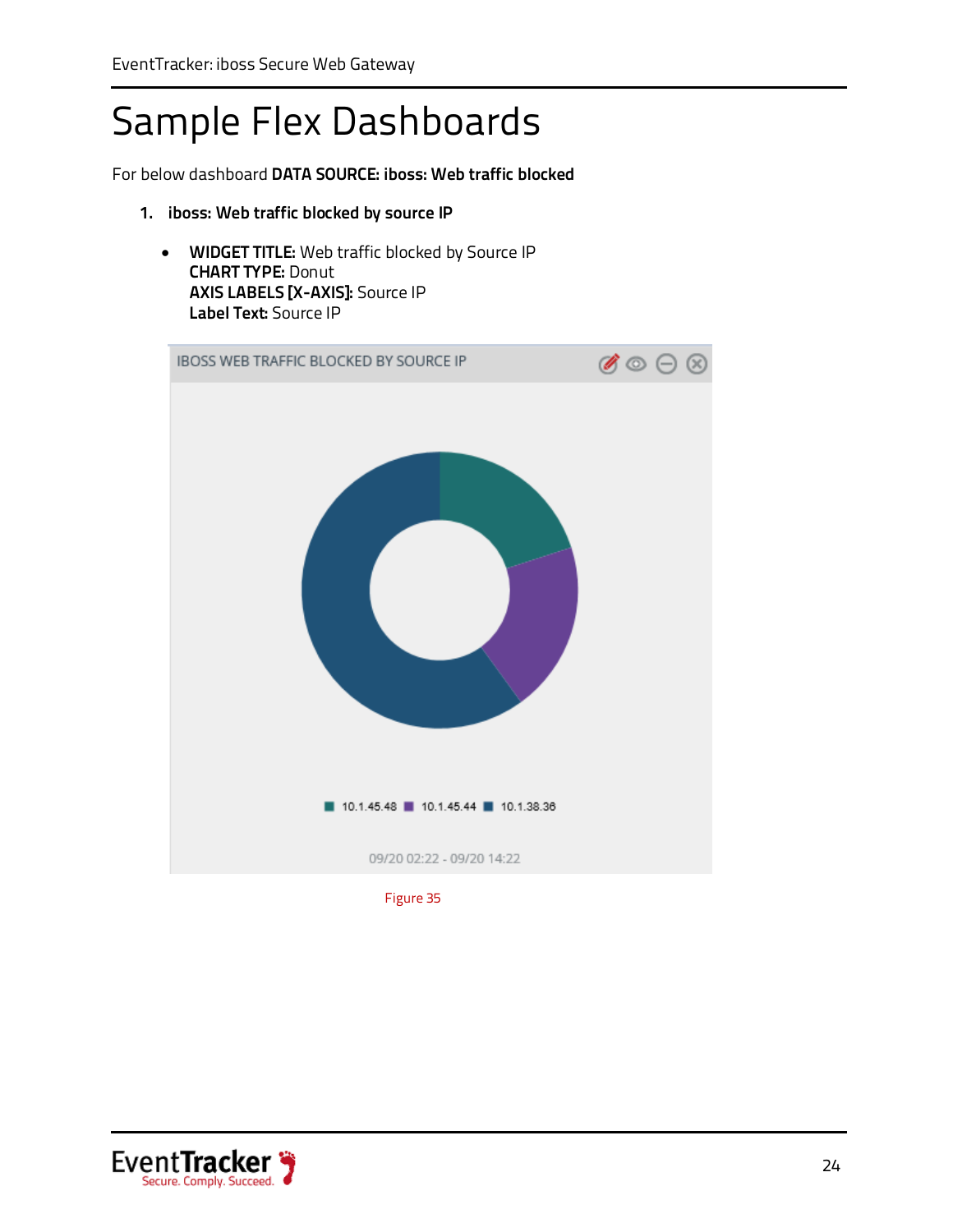### For below dashboard **DATA SOURCE: iboss: Web traffic allowed**

- **2. iboss: Web traffic allowed by source IP**
	- **WIDGET TITLE:** Web traffic allowed by source IP  **CHART TYPE:** Donut  **AXIS LABELS [X-AXIS]:** Source IP  **Label Text:** Source IP



Figure 36

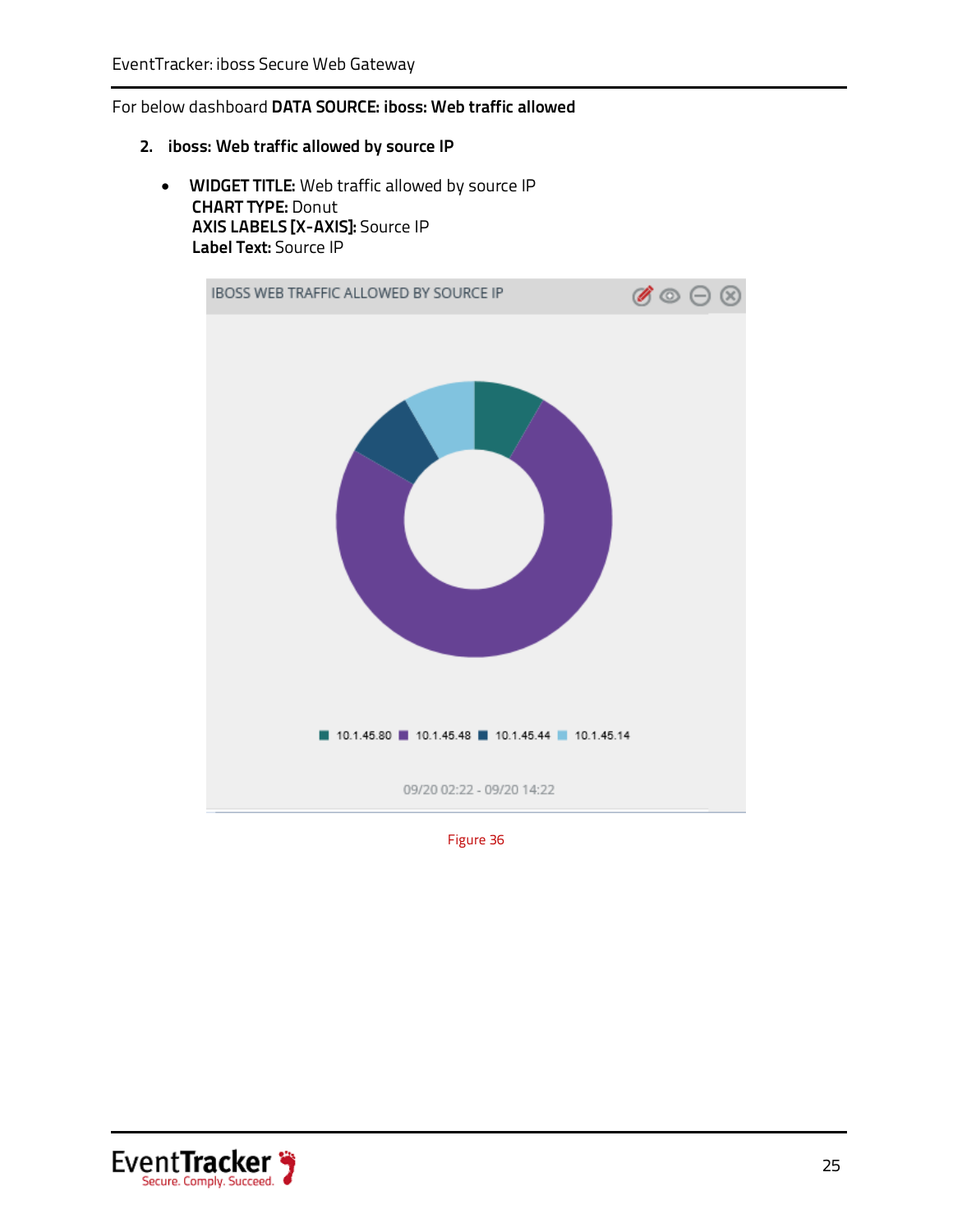### For below dashboard **DATA SOURCE: iboss: Web traffic blocked**

- **3. iboss: Web traffic blocked by category**
	- **WIDGET TITLE:** Web traffic blocked by category  **CHART TYPE:** Donut  **AXIS LABELS [X-AXIS]:** Categories Name  **Label Text:** Category Name



Figure 37